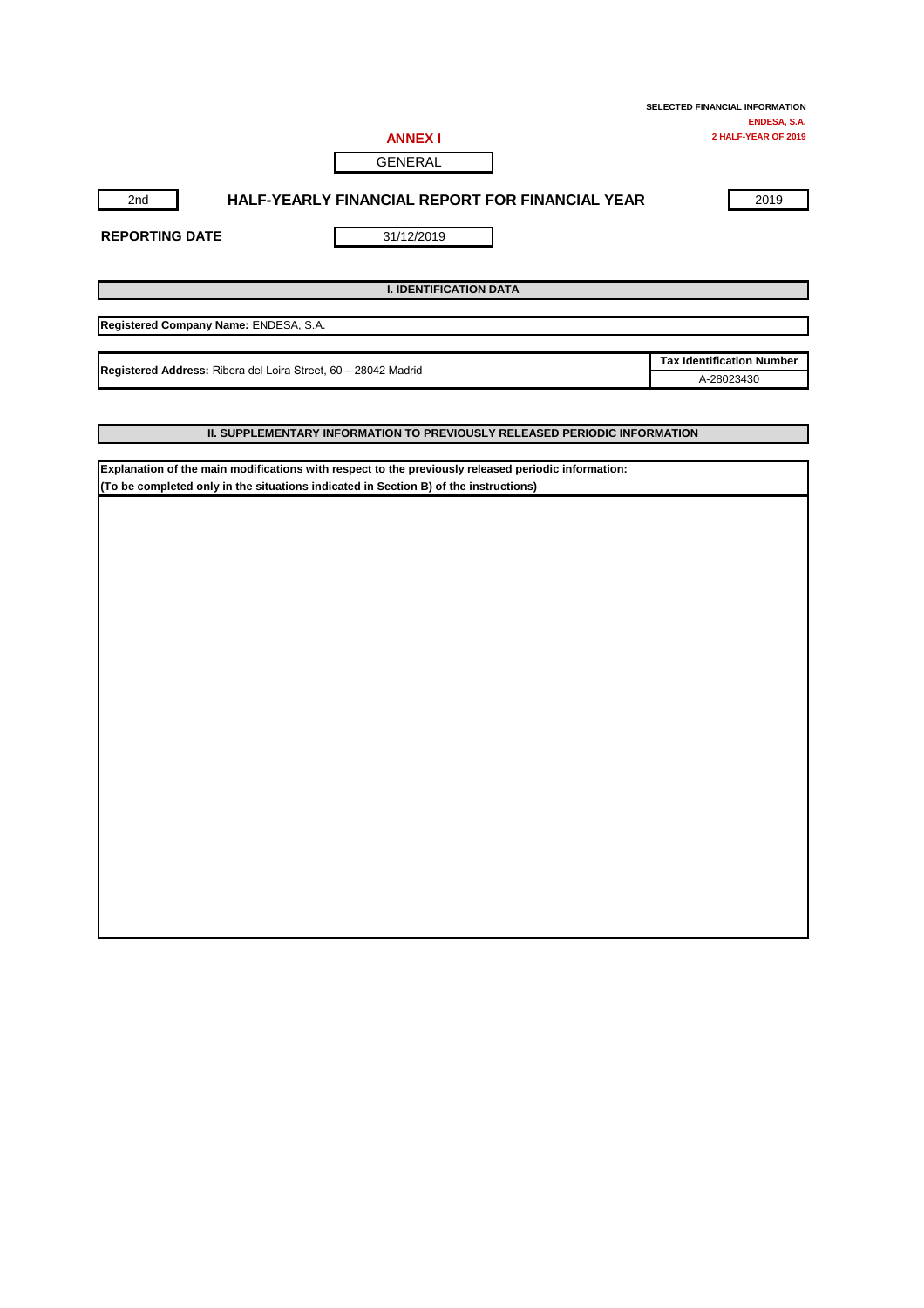# **IV. SELECTED FINANCIAL INFORMATION** 1. **INDIVIDUAL BALANCE SHEET (PREPARED USING PREVAILING NATIONAL ACCOUNTING STANDARDS) (1/2)**

| <b>Units: Thousand euros</b>                                   | <b>CURRENT</b><br><b>PERIOD</b> | <b>PREVIOUS</b><br><b>PERIOD</b> |            |
|----------------------------------------------------------------|---------------------------------|----------------------------------|------------|
| <b>ASSETS</b>                                                  |                                 | 31/12/2019                       | 31/12/2018 |
| A) NON-CURRENT ASSETS                                          | 40                              | 19,160,437                       | 19,175,125 |
| 1.<br>Intangible assets:                                       | 30                              | 117,736                          | 117,293    |
| a) Goodwill                                                    | 31                              |                                  |            |
| b) Other intangible assets                                     | 32                              | 117,736                          | 117,293    |
| 2.<br>Property, plant and equipment                            | 33                              | 1,659                            | 1,745      |
| 3.<br>Investment property                                      | 34                              |                                  |            |
| 4.<br>Long-term investments in group companies and associates  | 35                              | 18,893,179                       | 18,894,147 |
| 5.<br>Long-term financial investments                          | 36                              | 30,068                           | 44,759     |
| 6.<br>Deferred tax assets                                      | 37                              | 117,795                          | 117,181    |
| 7.<br>Other non-current assets                                 | 38                              |                                  |            |
| <b>B) CURRENT ASSETS</b>                                       | 85                              | 1,145,171                        | 1,661,557  |
| 1.<br>Non-current assets held for sale                         | 50                              |                                  |            |
| 2.<br>Inventories                                              | 55                              |                                  |            |
| 3.<br>Trade and other receivables:                             | 60                              | 163,673                          | 135,483    |
| a) Trade receivables                                           | 61                              |                                  |            |
| b) Other receivables                                           | 62                              | 163,673                          | 135,483    |
| c) Current tax assets                                          | 63                              |                                  |            |
| 4.<br>Short-term investments in group companies and associates | 64                              | 914,872                          | 1,454,625  |
| 5.<br>Short-term financial investments                         | 70                              | 35,304                           | 58,763     |
| 6.<br>Prepayments and accrued income                           | 71                              | 97                               | 111        |
| 7.<br>Cash and cash equivalents                                | 72                              | 31,225                           | 12,575     |
| TOTAL ASSETS (A + B)                                           | 100                             | 20,305,608                       | 20,836,682 |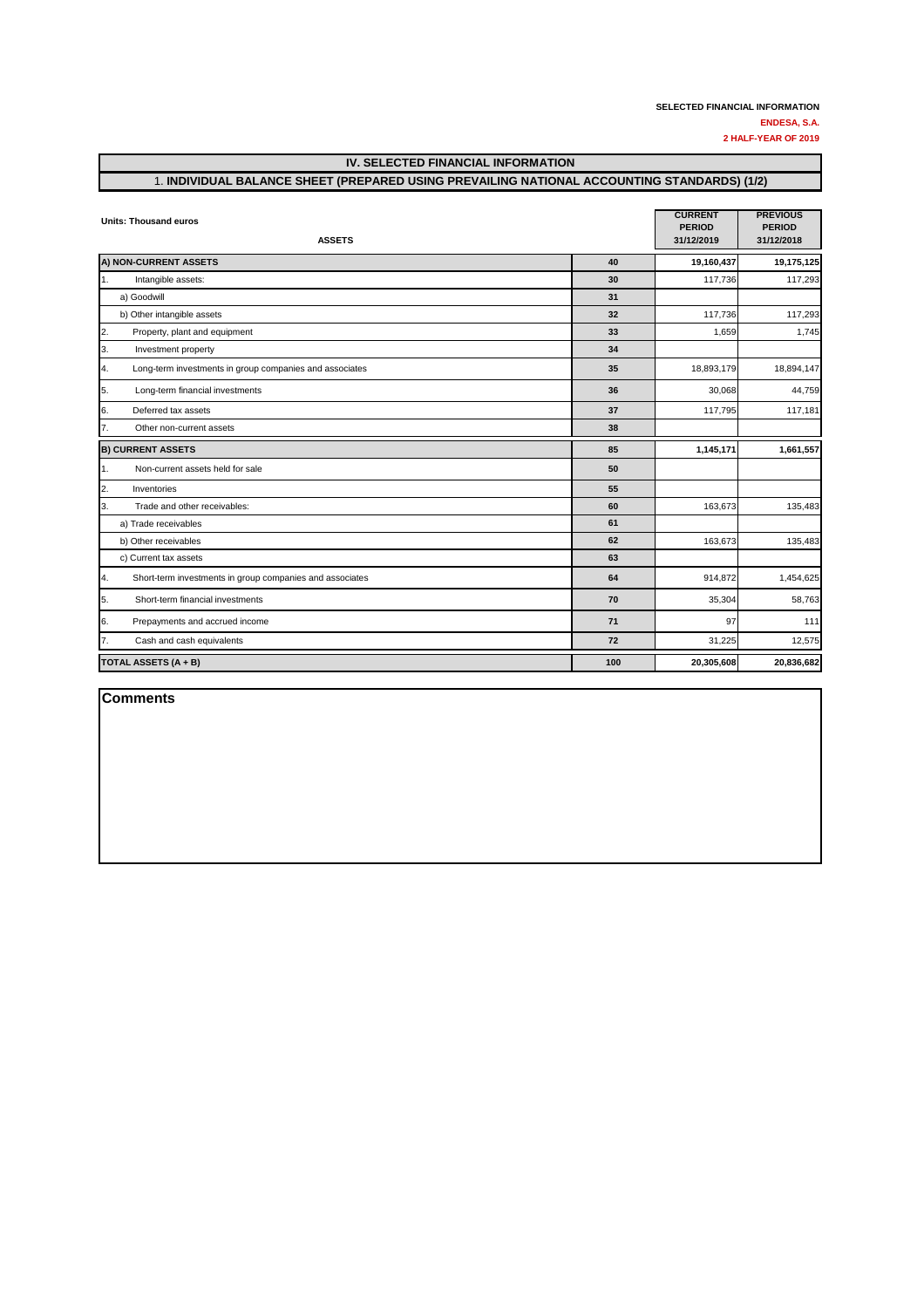## **IV. SELECTED FINANCIAL INFORMATION**

## 1. **INDIVIDUAL BALANCE SHEET (PREPARED USING PREVAILING NATIONAL ACCOUNTING STANDARDS) (2/2)**

| <b>Units: Thousand euros</b><br><b>EQUITY AND LIABILITIES</b>                 | <b>CURRENT</b><br><b>PERIOD</b><br>31/12/2019 | <b>PREVIOUS</b><br><b>PERIOD</b><br>31/12/2018 |            |
|-------------------------------------------------------------------------------|-----------------------------------------------|------------------------------------------------|------------|
| A) EQUITY (A.1 + A.2 + A.3)                                                   | 195                                           | 8,205,569                                      | 8,091,368  |
| A.1) CAPITAL AND RESERVES                                                     | 180                                           | 8,218,698                                      | 8,091,368  |
| 1.<br>Capital:                                                                | 171                                           | 1,270,503                                      | 1,270,503  |
| a) Authorised capital                                                         | 161                                           | 1,270,503                                      | 1,270,503  |
| b) Less: Uncalled capital                                                     | 162                                           |                                                |            |
| 2.<br>Share premium                                                           | 172                                           | 88,800                                         | 88,800     |
| 3.<br>Reserves                                                                | 173                                           | 1,441,136                                      | 1,445,076  |
| 4.<br>Less: Treasury stock                                                    | 174                                           |                                                |            |
| 5.<br>Profit and loss in prior periods                                        | 178                                           | 4,516,957                                      | 4,516,938  |
| 6.<br>Other shareholder contributions                                         | 179                                           | 319                                            | 319        |
| 7.<br>Profit (loss) for the period                                            | 175                                           | 1,642,109                                      | 1,510,858  |
| 8.<br>Less: Interim dividend                                                  | 176                                           | (741, 126)                                     | (741, 126) |
| 9.<br>Other equity instruments                                                | 177                                           |                                                |            |
| A.2) VALUATION ADJUSTMENTS                                                    | 188                                           | (13, 129)                                      |            |
| 1.<br>Available-for-sale financial assets                                     | 181                                           |                                                |            |
| 2.<br>Hedging transactions                                                    | 182                                           | (13, 129)                                      |            |
| 3.<br>Others                                                                  | 183                                           |                                                |            |
| A.3) GRANTS, DONATIONS AND BEQUESTS RECEIVED                                  | 194                                           |                                                |            |
| <b>B) NON-CURRENT LIABILITIES</b>                                             | 120                                           | 10,153,844                                     | 10,687,590 |
| 1.<br>Long-term provisions                                                    | 115                                           | 253,058                                        | 281,076    |
| 2.<br>Long-term debts:                                                        | 116                                           | 1,856,464                                      | 1,391,357  |
| a) Debt with financial institutions and bonds and other marketable securities | 131                                           | 1,835,223                                      | 1,387,130  |
| b) Other financial liabilities                                                | 132                                           | 21,241                                         | 4,227      |
| 3.<br>Long-term payables to group companies and associates                    | 117                                           | 8,010,799                                      | 8,981,629  |
| 4.<br>Deferred tax liabilities                                                | 118                                           | 33,523                                         | 33,528     |
| 5.<br>Other non-current liabilities                                           | 135                                           |                                                |            |
| 6.<br>Long-term accrual accounts                                              | 119                                           |                                                |            |
| <b>C) CURRENT LIABILITIES</b>                                                 | 130                                           | 1,946,195                                      | 2,057,724  |
| 1.<br>Liabilities associated with non-current assets held for sale            | 121                                           |                                                |            |
| 2.<br>Short-term provisions                                                   | 122                                           | 55,569                                         | 59,709     |
| 3.<br>Short-term debts:                                                       | 123                                           | 1,075,699                                      | 284,388    |
| a) Debt with financial institutions and bonds and other marketable securities | 133                                           | 49,191                                         | 49,610     |
| b) Other financial liabilities                                                | 134                                           | 1,026,508                                      | 234,778    |
| 4.<br>Short-term payables to group companies and associates                   | 129                                           | 636,581                                        | 1,575,449  |
| 5.<br>Trade and other payables:                                               | 124                                           | 178,154                                        | 137,986    |
| a) Suppliers                                                                  | 125                                           |                                                |            |
| b) Other payables                                                             | 126                                           | 178,154                                        | 137,986    |
| c) Current tax liabilities                                                    | 127                                           |                                                |            |
| Other current liabilities<br>6.                                               | 136                                           |                                                |            |
| 7.<br>Current accrual accounts                                                | 128                                           | 192                                            | 192        |
| TOTAL EQUITY AND LIABILITIES $(A + B + C)$                                    | 200                                           | 20,305,608                                     | 20,836,682 |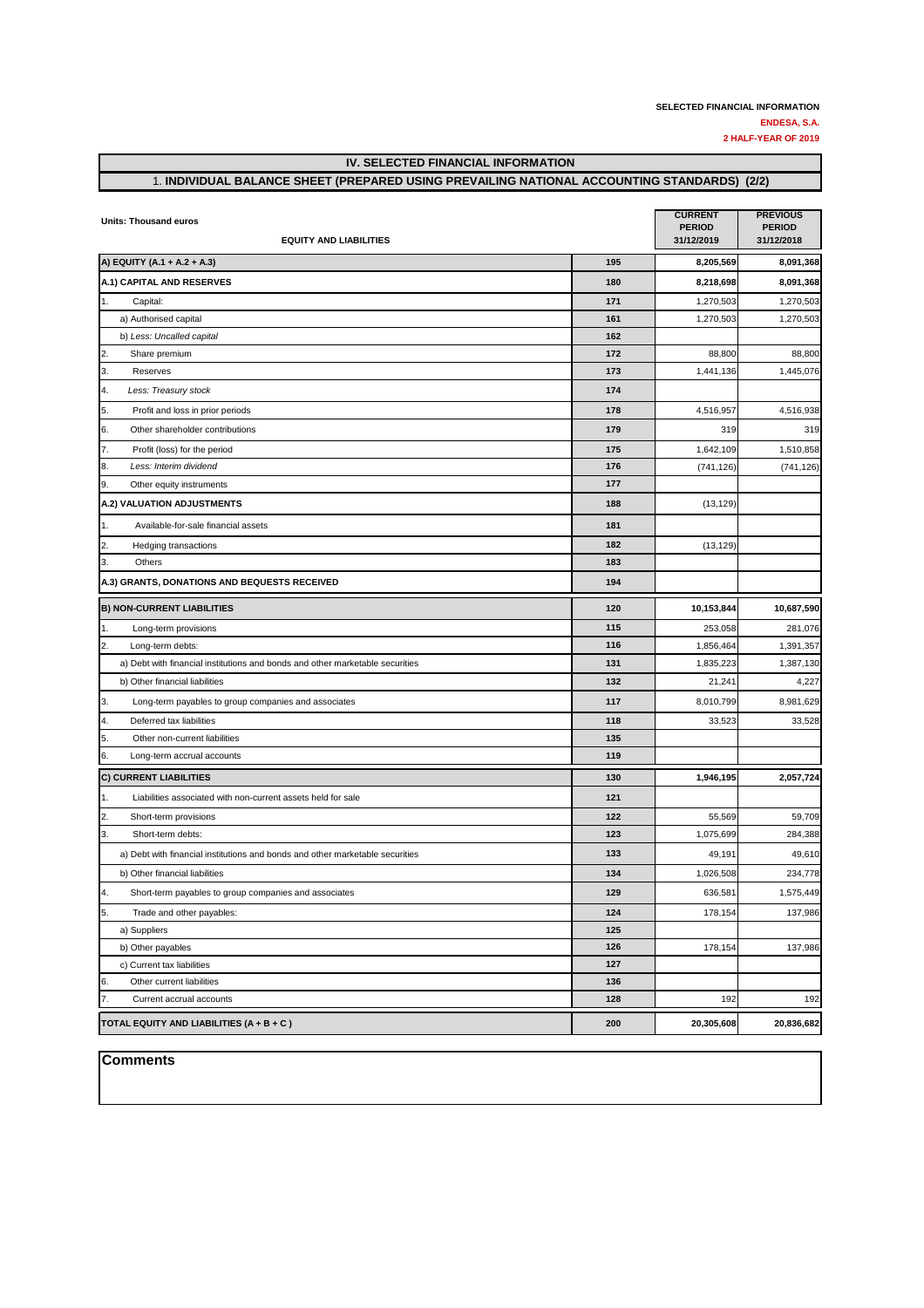#### **IV. SELECTED FINANCIAL INFORMATION**

### **2. INDIVIDUAL PROFIT AND LOSS STATEMENT (PREPARED USING PREVAILING NATIONAL ACCOUNTING STANDARDS)**

| <b>Units: Thousand euros</b> |                                                                          |     | <b>PRESENT CURR. PREVIOUS CURR.</b> | <b>CURRENT</b>                  | <b>PREVIOUS</b>   |                   |
|------------------------------|--------------------------------------------------------------------------|-----|-------------------------------------|---------------------------------|-------------------|-------------------|
|                              |                                                                          |     | <b>PERIOD</b>                       | <b>PERIOD</b>                   | <b>CUMULATIVE</b> | <b>CUMULATIVE</b> |
|                              |                                                                          |     |                                     | (2nd HALF YEAR) (2nd HALF YEAR) | 31/12/2019        | 31/12/2018        |
| $(+)$                        | Revenue                                                                  | 205 | 1,610,990                           | 1,497,175                       | 2,137,490         | 1,968,959         |
| $(+/-)$                      | Change in inventories of finished products and work in<br>progress       | 206 |                                     |                                 |                   |                   |
| $(+)$                        | Own work capitalised                                                     | 207 | 1,124                               |                                 | 1,565             |                   |
| $(-)$                        | Supplies                                                                 | 208 | (468)                               | 519                             | (574)             | 476               |
| $(+)$                        | Other operating revenue                                                  | 209 | 1,881                               | 3,257                           | 5,202             | 8,461             |
| $(\cdot)$                    | Personnel expenses                                                       | 217 | (88,903)                            | (85, 386)                       | (180, 574)        | (159, 180)        |
| $(-)$                        | Other operating expenses                                                 | 210 | (103, 728)                          | (110, 700)                      | (173, 254)        | 214,802           |
| $(\cdot)$                    | Depreciation and amortisation charge                                     | 211 | (17, 744)                           | (18, 570)                       | (32, 148)         | 33,969            |
| $(+)$                        | Allocation of grants for non-financial assets and other<br>grants        | 212 |                                     |                                 |                   |                   |
| $(+)$                        | Reversal of provisions                                                   | 213 | 2,687                               | (9,890)                         | 5,124             | 2,957             |
| $(+/-)$                      | Impairment and gain (loss) on disposal of non-current<br>assets          | 214 |                                     | (4)                             |                   | 63                |
| $(+/-)$                      | Other profit (loss)                                                      | 215 | 369                                 |                                 | (500)             |                   |
| $=$                          | <b>OPERATING PROFIT (LOSS)</b>                                           | 245 | 1,406,208                           | 1,276,405                       | 1,762,331         | 1,572,965         |
| $(+)$                        | Finance income                                                           | 250 | 4,786                               | 9,432                           | 7,422             | 14,769            |
| $(\cdot)$                    | Finance costs                                                            | 251 | (91, 998)                           | (66, 154)                       | (192, 544)        | (128, 293)        |
| $(+/-)$                      | Changes in fair value of financial instruments                           | 252 | (1, 847)                            | (97)                            | (1, 173)          | (1,883)           |
| $(+/-)$                      | Exchange differences                                                     | 254 | 2,267                               | 855                             | 5,268             | 3,308             |
| $(+/-)$                      | Impairment and gain (loss) on disposal of financial<br>instruments       | 255 | (1, 159)                            |                                 | (1, 159)          |                   |
| $=$                          | <b>NET FINANCE INCOME (COSTS)</b>                                        | 256 | (87, 951)                           | (55, 964)                       | (182, 186)        | (112,099)         |
| $=$                          | PROFIT (LOSS) BEFORE TAX                                                 | 265 | 1,318,257                           | 1,220,441                       | 1,580,145         | 1,460,866         |
| $(+/-)$                      | Income tax expense                                                       | 270 | 37,854                              | 29,373                          | 61,964            | 49,992            |
| $=$                          | PROFIT (LOSS) FOR THE PERIOD FROM<br><b>CONTINUING ACTIVITIES</b>        | 280 | 1,356,111                           | 1,249,814                       | 1,642,109         | 1,510,858         |
|                              |                                                                          |     |                                     |                                 |                   |                   |
| $(+/-)$                      | Profit (loss) for the period from discontinued operations,<br>net of tax | 285 |                                     |                                 |                   |                   |
| $=$                          | PROFIT (LOSS) FOR THE PERIOD                                             | 300 | 1,356,111                           | 1,249,814                       | 1,642,109         | 1,510,858         |

| <b>IEARNINGS PER SHARE</b> |                | Amount | <b>Amount</b>   | Amount          | Amount       |                 |
|----------------------------|----------------|--------|-----------------|-----------------|--------------|-----------------|
|                            |                |        | $(X,XX)$ euros) | $(X.XX)$ euros) | (X.XX euros) | $(X.XX)$ euros) |
|                            | <b>Basic</b>   | 290    | i .28           | 1.18            | .55          | 1.43            |
|                            | <b>Diluted</b> | 295    | 1.28            | 1.18            | 1.55         | 1.43            |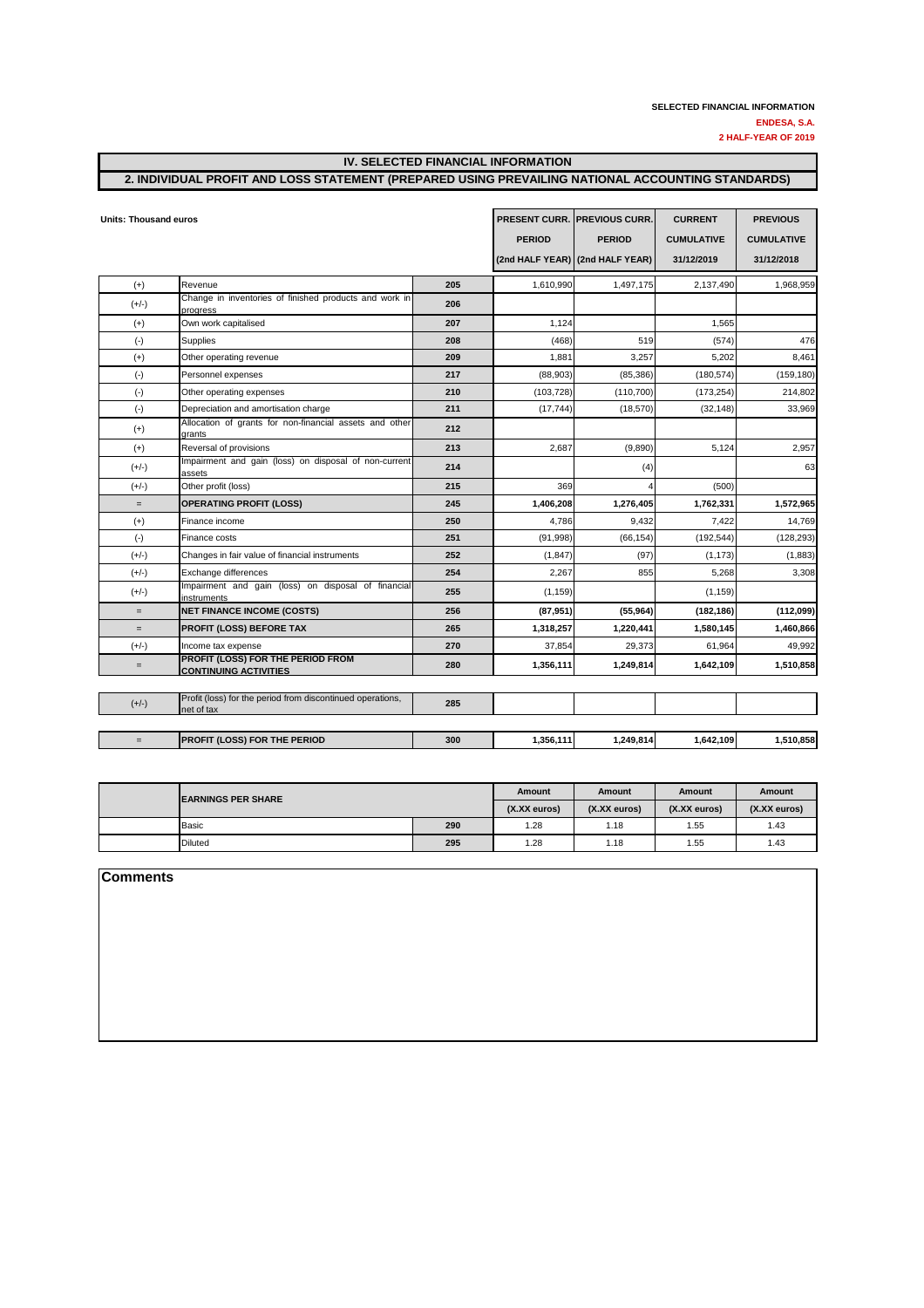| IV. SELECTED FINANCIAL INFORMATION                        |
|-----------------------------------------------------------|
| 3. INDIVIDUAL STATEMENT OF CHANGES IN EQUITY              |
| a) INDIVIDUAL STATEMENT OF RECOGNISED INCOME AND EXPENSE  |
| (PREPARED USING PREVAILING NATIONAL ACCOUNTING STANDARDS) |

| <b>Units: Thousand euros</b>                                          | <b>CURRENT</b> | <b>PREVIOUS</b> |               |
|-----------------------------------------------------------------------|----------------|-----------------|---------------|
|                                                                       |                | <b>PERIOD</b>   | <b>PERIOD</b> |
|                                                                       |                | 31/12/2019      | 31/12/2018    |
| PROFIT (LOSS) FOR THE PERIOD (from the profit and loss account)<br>A) | 305            | 1,642,109       | 1,510,858     |
| INCOME AND EXPENSE RECOGNISED DIRECTLY IN EQUITY<br>B)                | 310            | (17,069)        | 175           |
| From measurement of financial instruments:<br>1.                      | 320            |                 |               |
| a) Available-for-sale financial assets                                | 321            |                 |               |
| b) Other income/(expenses)                                            | 323            |                 |               |
| From cash flow hedges<br>2.                                           | 330            | (17,506)        |               |
| Grants, donations and bequests received<br>3.                         | 340            |                 |               |
| From actuarial gains and losses and other adjustments<br>4.           | 344            | 5,254           | 233           |
| 5.<br>Other income and expense recognised directly in equity          | 343            |                 |               |
| 6.<br><b>Tax effect</b>                                               | 345            | 5,691           | (58)          |
| <b>TRANSFERS TO PROFIT OR LOSS</b><br>C)                              | 350            |                 |               |
| From measurement of financial instruments:<br>1.                      | 355            |                 |               |
| a) Available-for-sale financial assets                                | 356            |                 |               |
| b) Other income/(expenses)                                            | 358            |                 |               |
| From cash flow hedges<br>2.                                           | 360            |                 |               |
| Grants, donations and bequests received<br>3.                         | 366            |                 |               |
| Other income and expense recognised directly in equity<br>4.          | 365            |                 |               |
| 5.<br><b>Tax effect</b>                                               | 370            |                 |               |
| TOTAL RECOGNISED INCOME/(EXPENSE) FOR THE PERIOD (A + B + C)          | 400            | 1,625,040       | 1,511,033     |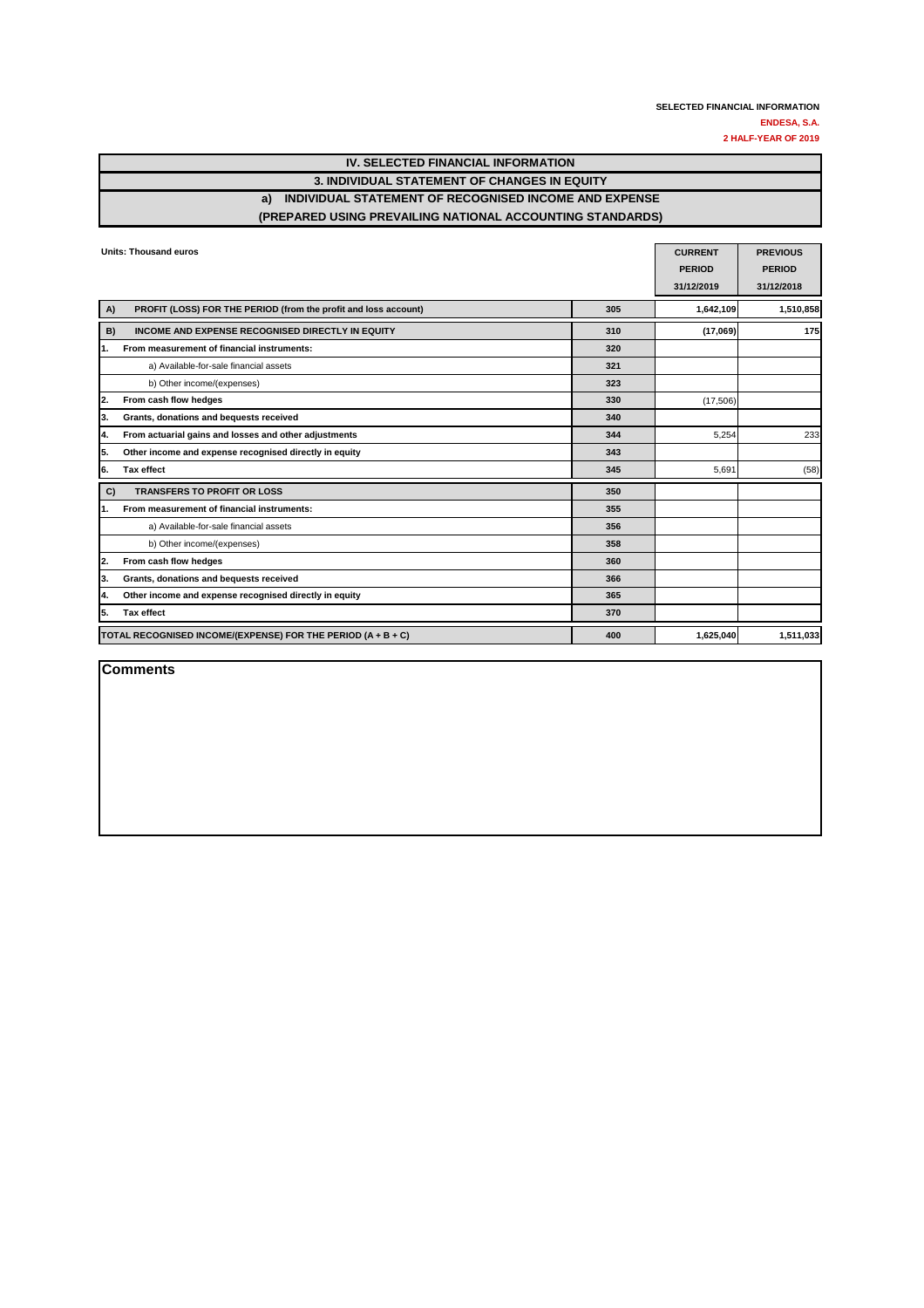| <b>Units: Thousand euros</b>                               |      |           |                               | <b>Capital and Reserves</b> |                                 |                             |                          |                                               |                     |
|------------------------------------------------------------|------|-----------|-------------------------------|-----------------------------|---------------------------------|-----------------------------|--------------------------|-----------------------------------------------|---------------------|
| <b>CURRENT PERIOD</b>                                      |      | Capital   | Share premium<br>and Reserves | <b>Treasury stock</b>       | Profit (loss) for<br>the period | Other equity<br>instruments | Valuation<br>adjustments | Grants, donations<br>and bequests<br>received | <b>Total Equity</b> |
| Opening balance at 01/01/2019                              | 3010 | 1,270,503 | 5,310,007                     |                             | 1,510,858                       |                             |                          |                                               | 8,091,368           |
| Adjustments for changes in accounting policy               | 3011 |           |                               |                             |                                 |                             |                          |                                               |                     |
| Adjustment for errors                                      | 3012 |           |                               |                             |                                 |                             |                          |                                               |                     |
| Adjusted opening balance                                   | 3015 | 1,270,503 | 5,310,007                     |                             | 1,510,858                       |                             |                          |                                               | 8,091,368           |
| I. Total recognised income/(expense) in<br>the period      | 3020 |           | (3,940)                       |                             | 1,642,109                       |                             | (13, 129)                |                                               | 1,625,040           |
| II. Transactions with shareholders or<br><b>lowners</b>    | 3025 |           | (1,510,839)                   |                             |                                 |                             |                          |                                               | (1,510,839)         |
| Capital increases/ (reductions)                            | 3026 |           |                               |                             |                                 |                             |                          |                                               |                     |
| 2.<br>Conversion of financial liabilities into<br>equity   | 3027 |           |                               |                             |                                 |                             |                          |                                               |                     |
| Distribution of dividends<br>3.                            | 3028 |           | (1,510,839)                   |                             |                                 |                             |                          |                                               | (1,510,839)         |
| Net trading with treasury stock<br>4.                      | 3029 |           |                               |                             |                                 |                             |                          |                                               |                     |
| 5.<br>Increases/ (reductions) for business<br>combinations | 3030 |           |                               |                             |                                 |                             |                          |                                               |                     |
| Other transactions with shareholders or<br>6.<br>owners    | 3032 |           |                               |                             |                                 |                             |                          |                                               |                     |
| III. Other changes in equity                               | 3035 |           | 1,510,858                     |                             | (1,510,858)                     |                             |                          |                                               |                     |
| Equity-settled share-based payment                         | 3036 |           |                               |                             |                                 |                             |                          |                                               |                     |
| Transfers between equity accounts<br>2.                    | 3037 |           | 1,510,858                     |                             | (1,510,858)                     |                             |                          |                                               |                     |
| Other changes<br>3.                                        | 3038 |           |                               |                             |                                 |                             |                          |                                               |                     |
| Closing balance at 31/12/2019                              | 3040 | 1,270,503 | 5,306,086                     |                             | 1,642,109                       |                             | (13, 129)                |                                               | 8,205,569           |

| IV. SELECTED FINANCIAL INFORMATION                        |
|-----------------------------------------------------------|
| 3. INDIVIDUAL STATEMENT OF CHANGES IN EQUITY              |
| B. INDIVIDUAL STATEMENT OF TOTAL CHANGES IN EQUITY (1/2)  |
| (PREPARED USING PREVAILING NATIONAL ACCOUNTING STANDARDS) |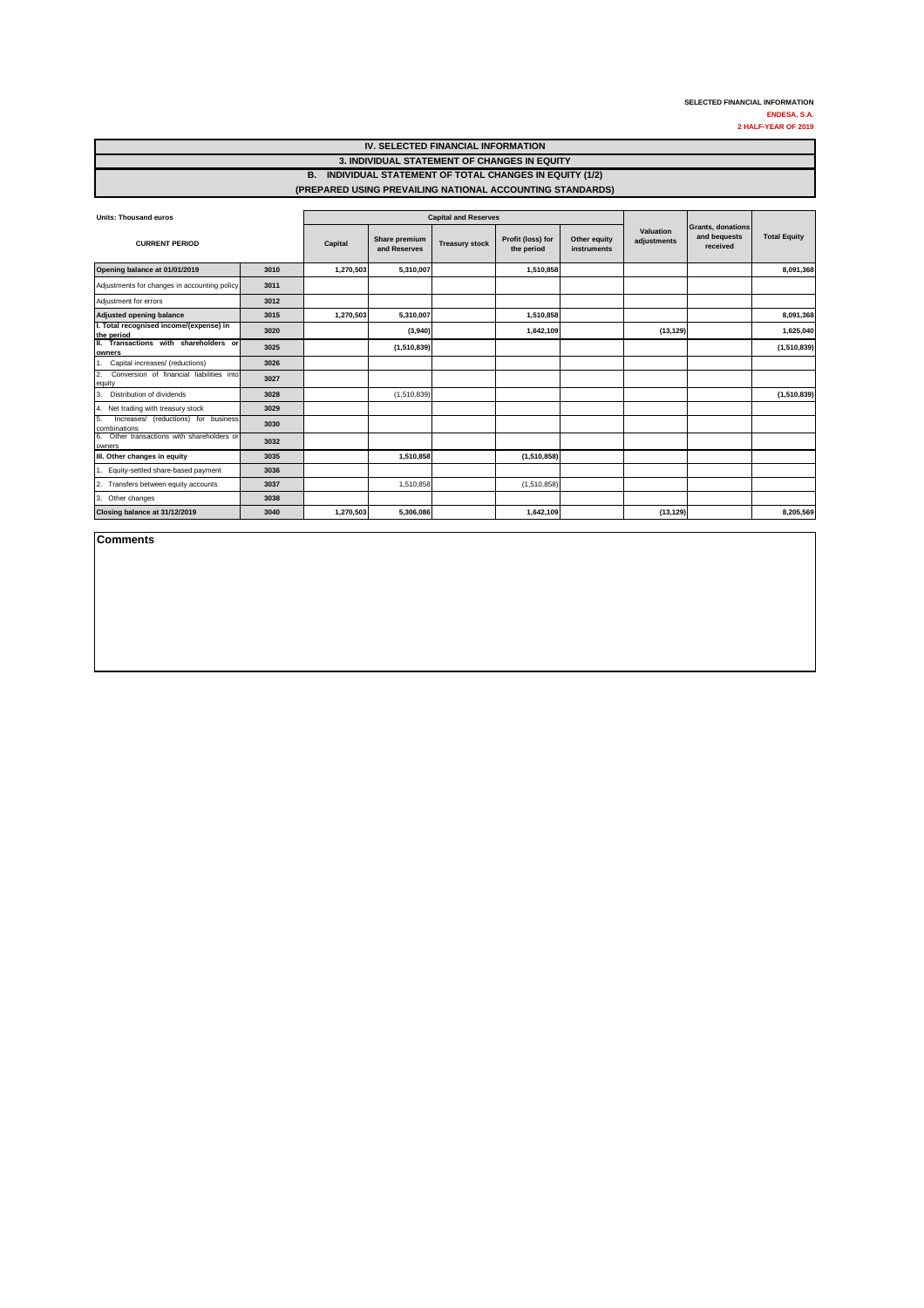| <b>Units: Thousand euros</b>                                          |      |           |                               | <b>Capital and Reserves</b> |                                 |                             |                          |                                               | <b>Total Equity</b> |
|-----------------------------------------------------------------------|------|-----------|-------------------------------|-----------------------------|---------------------------------|-----------------------------|--------------------------|-----------------------------------------------|---------------------|
| <b>PREVIOUS PERIOD</b>                                                |      | Capital   | Share premium<br>and Reserves | <b>Treasury stock</b>       | Profit (loss) for<br>the period | Other equity<br>instruments | Valuation<br>adjustments | Grants, donations<br>and bequests<br>received |                     |
| 01/01/2018<br>Opening<br>balance<br>at<br>(comparative period)        | 3050 | 1,270,503 | 5,281,853                     |                             | 1,491,524                       |                             |                          |                                               | 8,043,880           |
| Adjustments for changes in accounting policy                          | 3051 |           |                               |                             |                                 |                             |                          |                                               |                     |
| Adjustment for errors                                                 | 3052 |           |                               |                             |                                 |                             |                          |                                               |                     |
| Adjusted opening balance (comparative<br>period)                      | 3055 | 1,270,503 | 5,281,853                     |                             | 1,491,524                       |                             |                          |                                               | 8,043,880           |
| I. Total recognised income/(expense) in<br>the period                 | 3060 |           | 175                           |                             | 1,510,858                       |                             |                          |                                               | 1,511,033           |
| II. Transactions with shareholders or<br><b>lowners</b>               | 3065 |           | (1,463,545)                   |                             |                                 |                             |                          |                                               | (1,463,545)         |
| Capital increases/ (reductions)                                       | 3066 |           |                               |                             |                                 |                             |                          |                                               |                     |
| 2.<br>Conversion of financial liabilities into<br>equity              | 3067 |           |                               |                             |                                 |                             |                          |                                               |                     |
| Distribution of dividends<br>3.                                       | 3068 |           | (1,463,545)                   |                             |                                 |                             |                          |                                               | (1,463,545)         |
| Net trading with treasury stock<br>14.                                | 3069 |           |                               |                             |                                 |                             |                          |                                               |                     |
| 5.<br>Increases/ (reductions) for business<br>combinations            | 3070 |           |                               |                             |                                 |                             |                          |                                               |                     |
| Other transactions with shareholders or<br>6.<br>owners               | 3072 |           |                               |                             |                                 |                             |                          |                                               |                     |
| III. Other changes in equity                                          | 3075 |           | 1,491,524                     |                             | (1,491,524)                     |                             |                          |                                               |                     |
| Equity-settled share-based payment                                    | 3076 |           |                               |                             |                                 |                             |                          |                                               |                     |
| Transfers between equity accounts<br>2.                               | 3077 |           | 1,491,524                     |                             | (1,491,524)                     |                             |                          |                                               |                     |
| 3. Other changes                                                      | 3078 |           |                               |                             |                                 |                             |                          |                                               |                     |
| 31/12/2018<br><b>Closing</b><br>balance<br>at<br>(comparative period) | 3080 | 1,270,503 | 5,310,007                     |                             | 1,510,858                       |                             |                          |                                               | 8,091,368           |

**Comments**

#### **IV. SELECTED FINANCIAL INFORMATION 3. INDIVIDUAL STATEMENT OF CHANGES IN EQUITY B. INDIVIDUAL STATEMENT OF TOTAL CHANGES IN EQUITY (2/2) (PREPARED USING PREVAILING NATIONAL ACCOUNTING STANDARDS)**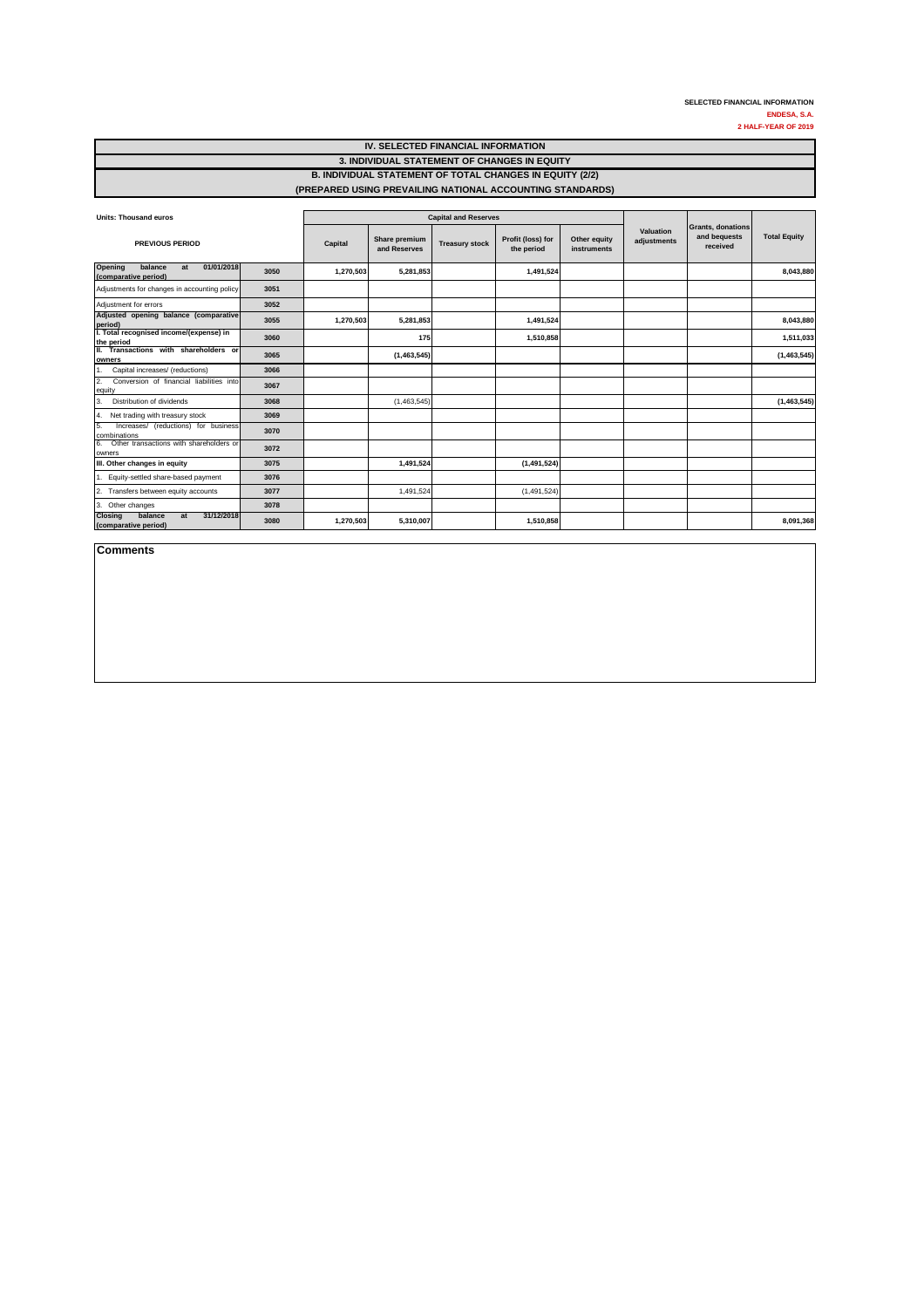#### **IV. SELECTED FINANCIAL INFORMATION 4. INDIVIDUAL STATEMENT OF CASH FLOWS (PREPARED USING PREVAILING NATIONAL ACCOUNTING STANDARDS)**

| <b>Units: Thousand euros</b> |                                                                          |     | <b>CURRENT</b><br><b>PERIOD</b><br>31/12/2019 | <b>PREVIOUS</b><br><b>PERIOD</b><br>31/12/2018 |
|------------------------------|--------------------------------------------------------------------------|-----|-----------------------------------------------|------------------------------------------------|
| A)                           | CASH FLOWS FROM OPERATING ACTIVITIES $(1 + 2 + 3 + 4)$                   | 435 | 2,190,373                                     | 105,116                                        |
| 1.                           | Profit (loss) before tax                                                 | 405 | 1,580,145                                     | 1,460,866                                      |
| 2.                           | Adjustments to profit (loss):                                            | 410 | (1,641,536)                                   | (1,534,448)                                    |
| $(+)$                        | Depreciation and amortisation charge                                     | 411 | 32,148                                        | 33,969                                         |
| $(+/-)$                      | Other net adjustments to profit (loss)                                   | 412 | (1,673,684)                                   | (1,568,417)                                    |
| 3.                           | Changes in working capital                                               | 415 | 5,575                                         | (28, 233)                                      |
| 4.                           | Other cash flows from operating activities:                              | 420 | 2,246,189                                     | 206,931                                        |
| $(\cdot)$                    | Interest paid                                                            | 421 | (175, 599)                                    | (133, 271)                                     |
| $(+)$                        | Dividends received                                                       | 422 | 2,421,327                                     | 324,018                                        |
| $(+)$                        | Interest received                                                        | 423 | 6,182                                         | 15,500                                         |
| $(+/-)$                      | Income tax recovered/(paid)                                              | 430 | 34,486                                        | 45,648                                         |
| $(+/-)$                      | Other sums received/(paid) from operating activities                     | 425 | (40, 207)                                     | (44, 964)                                      |
| B)                           | CASH FLOWS FROM INVESTING ACTIVITIES (1 + 2)                             | 460 | (30, 129)                                     | (4, 124, 358)                                  |
| 1.                           | <b>Payments for investments:</b>                                         | 440 | (38, 414)                                     | (4, 135, 400)                                  |
| $(\cdot)$                    | Group companies, associates and business units                           | 441 |                                               | (4,100,060)                                    |
| $(\cdot)$                    | Property, plant and equipment, intangible assets and investment property | 442 | (34, 789)                                     | (29, 169)                                      |
| $(\cdot)$                    | Other financial assets                                                   | 443 | (3,625)                                       | (6, 171)                                       |
| $(\cdot)$                    | Non-current assets and liabilities classified as held-for-sale           | 459 |                                               |                                                |
| $(\cdot)$                    | Other assets                                                             | 444 |                                               |                                                |
| 2.                           | Proceeds from sale of investments                                        | 450 | 8,285                                         | 11,042                                         |
| $(+)$                        | Group companies, associates and business units                           | 451 |                                               |                                                |
| $(+)$                        | Property, plant and equipment, intangible assets and investment property | 452 |                                               | 95                                             |
| $(+)$                        | Other financial assets                                                   | 453 | 8,285                                         | 10,947                                         |
| $(+)$                        | Non-current assets and liabilities classified as held-for-sale           | 461 |                                               |                                                |
| $(+)$                        | Other assets                                                             | 454 |                                               |                                                |
| C)                           | CASH FLOWS FROM FINANCING ACTIVITIES $(1 + 2 + 3)$                       | 490 | (2, 141, 594)                                 | 4,001,420                                      |
| 1.                           | Sums received/(paid) in respect of equity instruments                    | 470 |                                               |                                                |
| $(+)$                        | Issuance                                                                 | 471 |                                               |                                                |
| $(\cdot)$                    | Redemption                                                               | 472 |                                               |                                                |
| $(\cdot)$                    | Acquisition                                                              | 473 |                                               |                                                |
| $(+)$                        | Disposal                                                                 | 474 |                                               |                                                |
| $(+)$                        | Grants, donations and bequests received                                  | 475 |                                               |                                                |
| 2.                           | Sums received/(paid) in respect of financial liability instruments:      | 480 | (630, 755)                                    | 5,464,615                                      |
| $(+)$                        | Issuance                                                                 | 481 | 1,465,044                                     | 5,480,542                                      |
| $(\cdot)$                    | Repayment and redemption                                                 | 482 | (2,095,799)                                   | (15, 927)                                      |
| 3.                           | Payment of dividends and remuneration on other equity instruments        | 485 | (1,510,839)                                   | (1,463,195)                                    |
| D)                           | <b>EFFECT OF FOREIGN EXCHANGE RATE CHANGES</b>                           | 492 |                                               |                                                |
| E)                           | NET INCREASE/(DECREASE) IN CASH AND CASH EQUIVALENTS (A + B + C + D)     | 495 | 18,650                                        | (17, 822)                                      |
| F)                           | CASH AND CASH EQUIVALENTS AT THE START OF THE PERIOD                     | 499 | 12,575                                        | 30,397                                         |
| G)                           | CASH AND CASH EQUIVALENTS AT THE END OF THE PERIOD (E + F)               | 500 | 31,225                                        | 12,575                                         |

| <b>COMPONENTS OF CASH AND CASH EQUIVALENTS AT THE END OF THE PERIOD</b> |                                                           |     |        | <b>PREVIOUS</b><br><b>PERIOD</b><br>31/12/2018 |
|-------------------------------------------------------------------------|-----------------------------------------------------------|-----|--------|------------------------------------------------|
| $(+)$                                                                   | Cash on hand and at banks                                 | 550 | 31.225 | 12.575                                         |
| $(+)$                                                                   | Other financial assets                                    | 552 |        |                                                |
|                                                                         | Less: Bank overdrafts repayable on demand                 | 553 |        |                                                |
|                                                                         | ITOTAL CASH AND CASH EQUIVALENTS AT THE END OF THE PERIOD | 600 | 31,225 | 12,575                                         |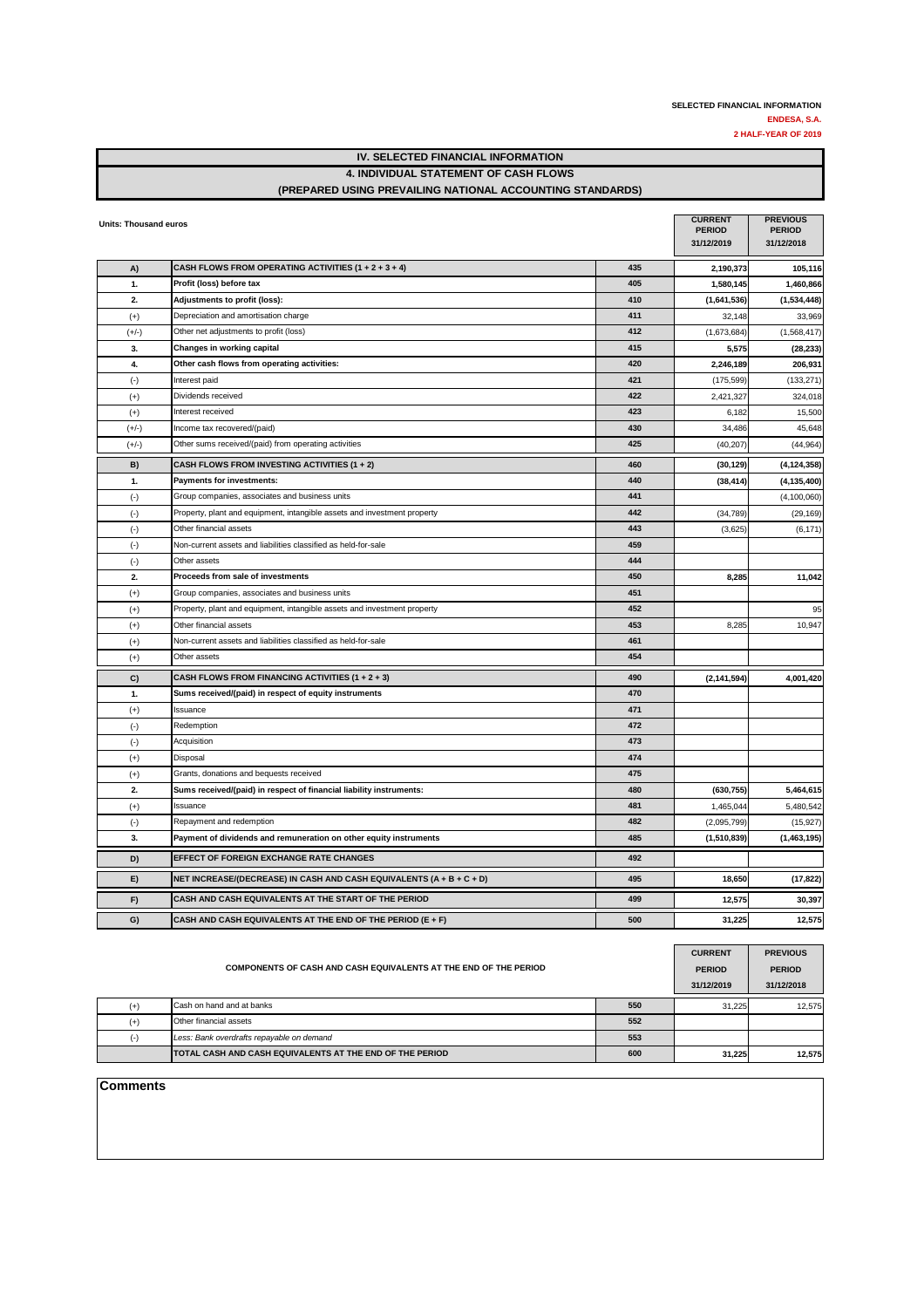#### **IV. SELECTED FINANCIAL INFORMATION 5. CONSOLIDATED STATEMENT OF FINANCIAL POSITION (ADOPTED IFRS) (1/2)**

**Units: Thousand euros** 

| <b>ASSETS</b>                                        |      | <b>CURRENT</b><br><b>PERIOD</b><br>31/12/2019 | <b>PREVIOUS</b><br><b>PERIOD</b><br>31/12/2018 |
|------------------------------------------------------|------|-----------------------------------------------|------------------------------------------------|
| A) NON-CURRENT ASSETS                                | 1040 | 25,881,000                                    | 26,001,000                                     |
| 1. Intangible assets:                                | 1030 | 1,837,000                                     | 1,834,000                                      |
| a) Goodwill                                          | 1031 | 462,000                                       | 479,000                                        |
| b) Other intangible assets                           | 1032 | 1,375,000                                     | 1,355,000                                      |
| 2. Property, plant and equipment                     | 1033 | 21,329,000                                    | 21,840,000                                     |
| 3. Investment property                               | 1034 | 61,000                                        | 62,000                                         |
| 4. Investments accounted for using the equity method | 1035 | 232,000                                       | 249,000                                        |
| 5. Non-current financial assets                      | 1036 | 812.000                                       | 768,000                                        |
| a) At fair value through profit or loss              | 1047 | 5,000                                         | 6,000                                          |
| Of which, "Designated upon initial recognition"      | 1041 | 5,000                                         | 6,000                                          |
| b) At fair value through other comprehensive income  | 1042 |                                               |                                                |
| Of which, "Designated upon initial recognition"      | 1043 |                                               |                                                |
| c) At amortised cost;                                | 1044 | 807,000                                       | 762,000                                        |
| 6. Non-current derivatives                           | 1039 | 96,000                                        | 90,000                                         |
| a) Hedging                                           | 1045 | 87,000                                        | 71,000                                         |
| b) Other                                             | 1046 | 9,000                                         | 19,000                                         |
| 7. Deferred tax assets                               | 1037 | 1,514,000                                     | 1,158,000                                      |
| 8. Other non-current assets                          | 1038 |                                               |                                                |
| <b>B) CURRENT ASSETS</b>                             | 1085 | 6,100,000                                     | 5,655,000                                      |
| 1. Non-current assets held for sale                  | 1050 |                                               |                                                |
| 2. Inventories                                       | 1055 | 1,177,000                                     | 1,473,000                                      |
| 3. Trade and other receivables:                      | 1060 | 2,922,000                                     | 2,727,000                                      |
| a) Trade receivables                                 | 1061 | 2,110,000                                     | 2,191,000                                      |
| b) Other receivables                                 | 1062 | 521,000                                       | 363,000                                        |
| c) Current tax assets                                | 1063 | 291,000                                       | 173,000                                        |
| 4. Current financial assets                          | 1070 | 1,215,000                                     | 982,000                                        |
| a) At fair value through profit or loss              | 1080 |                                               |                                                |
| Of which, "Designated upon initial recognition"      | 1081 |                                               |                                                |
| b) At fair value through other comprehensive income  | 1082 |                                               |                                                |
| Of which, "Designated upon initial recognition"      | 1083 |                                               |                                                |
| c) At amortised cost                                 | 1084 | 1,215,000                                     | 982,000                                        |
| 5. Current derivatives                               | 1076 | 563,000                                       | 229,000                                        |
| a) Hedging                                           | 1077 | 163,000                                       | 141,000                                        |
| b) Other                                             | 1078 | 400,000                                       | 88,000                                         |
| 6. Other current assets                              | 1075 |                                               |                                                |
| 7. Cash and cash equivalents                         | 1072 | 223,000                                       | 244,000                                        |
| TOTAL ASSETS (A + B)                                 | 1100 | 31,981,000                                    | 31,656,000                                     |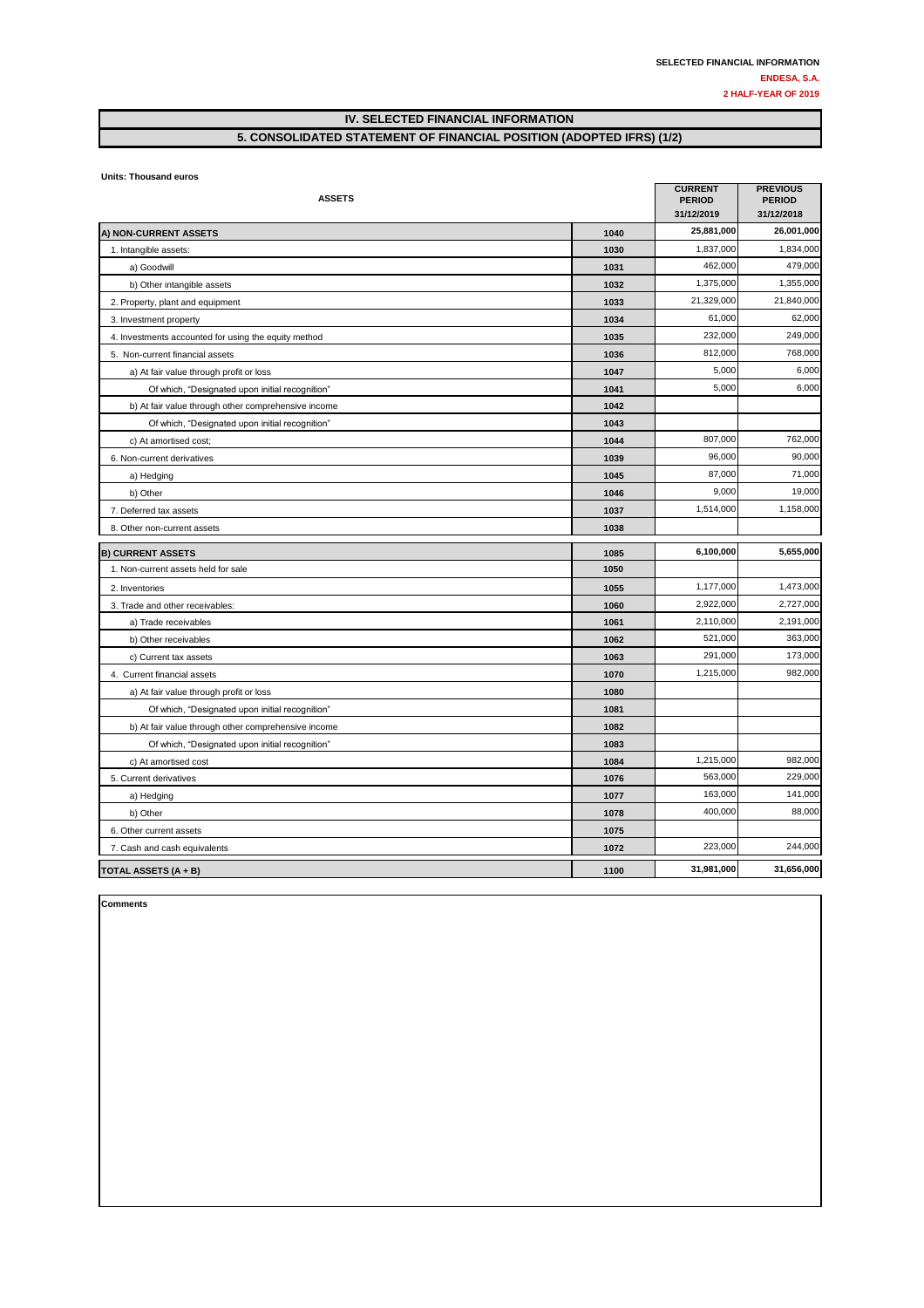#### **IV. SELECTED FINANCIAL INFORMATION 5. CONSOLIDATED STATEMENT OF FINANCIAL POSITION (ADOPTED IFRS) (2/2)**

**Units: Thousand euros** 

| <b>EQUITY AND LIABILITIES</b>                                                       |      | <b>CURRENT</b><br><b>PERIOD</b><br>31/12/2019 | <b>PREVIOUS</b><br><b>PERIOD</b><br>31/12/2018 |
|-------------------------------------------------------------------------------------|------|-----------------------------------------------|------------------------------------------------|
| A) EQUITY (A.1 + A.2 + A.3)                                                         | 1195 | 7,837,000                                     | 9,181,000                                      |
| A.1) CAPITAL AND RESERVES                                                           | 1180 | 8,450,000                                     | 9,790,000                                      |
| 1. Capital                                                                          | 1171 | 1,271,000                                     | 1,271,000                                      |
| a) Authorised capital                                                               | 1161 | 1,271,000                                     | 1,271,000                                      |
| b) Less: Uncalled capital                                                           | 1162 |                                               |                                                |
| 2. Share premium                                                                    | 1172 | 89,000                                        | 89,000                                         |
| 3. Reserves                                                                         | 1173 | 7,660,000                                     | 7,754,000                                      |
| 4. Less: Treasury stock                                                             | 1174 |                                               |                                                |
| 5. Prior Periods' profit and loss                                                   | 1178 |                                               |                                                |
| 6. Other member contributions                                                       | 1179 |                                               |                                                |
| 7. Profit (loss) for the period attributable to the parent                          | 1175 | 171,000                                       | 1,417,000                                      |
| 8. Less: Interim dividend                                                           | 1176 | (741,000)                                     | (741,000)                                      |
| 9. Other equity instruments                                                         | 1177 |                                               |                                                |
| A.2) ACCUMULATED OTHER COMPREHENSIVE INCOME                                         | 1188 | (762,000)                                     | (753,000)                                      |
| 1. Items that are not reclassified to profit or loss for the period                 | 1186 | (821,000)                                     | (686,000)                                      |
| a) Equity instruments through other comprehensive income                            | 1185 |                                               |                                                |
| b) Others                                                                           | 1190 | (821,000)                                     | (686,000)                                      |
| 2. Items that may subsequently be reclassified to profit or loss for the period     | 1187 | 59,000                                        | (67,000)                                       |
| a) Hedging transactions                                                             | 1182 | 102,000                                       | (26,000)                                       |
| b) Translation differences                                                          | 1184 | 1,000                                         | 1,000                                          |
| c) Share in other comprehensive income for investments in joint ventures and others | 1192 | (44,000)                                      | (43,000)                                       |
| d) Debt instruments at fair value through other comprehensive income                | 1191 |                                               |                                                |
| e) Others                                                                           | 1183 |                                               | 1,000                                          |
| EQUITY ATTRIBUTABLE TO THE PARENT (A.1 + A.2)                                       | 1189 | 7,688,000                                     | 9,037,000                                      |
| A.3) NON-CONTROLLING INTERESTS                                                      | 1193 | 149,000                                       | 144,000                                        |
| <b>B) NON-CURRENT LIABILITIES</b>                                                   | 1120 | 15,679,000                                    | 14,781,000                                     |
| 1. Grants                                                                           | 1117 | 4,576,000                                     | 4,587,000                                      |
| 2. Non-current provisions                                                           | 1115 | 3,686,000                                     | 3,325,000                                      |
| 3. Non-current financial liabilities:                                               | 1116 | 5,632,000                                     | 4,969,000                                      |
| a) Debt with financial institutions and bonds and other marketable securities       | 1131 | 1,963,000                                     | 1,507,000                                      |
| b) Other financial liabilities                                                      | 1132 | 3,669,000                                     | 3,462,000                                      |
| 4. Deferred tax liabilities                                                         | 1118 | 1,087,000                                     | 1,137,000                                      |
| 5. Non-current derivatives                                                          | 1140 | 45,000                                        | 96,000                                         |
| a) Hedging                                                                          | 1141 | 37,000                                        | 74,000                                         |
| b) Other                                                                            | 1142 | 8,000                                         | 22,000                                         |
| 6. Other non-current liabilities                                                    | 1135 | 653,000                                       | 667,000                                        |
| <b>C) CURRENT LIABILITIES</b>                                                       | 1130 | 8,465,000                                     | 7,694,000                                      |
| 1. Liabilities associated with non-current assets held for sale                     | 1121 |                                               |                                                |
| 2. Current provisions                                                               | 1122 | 576,000                                       | 571,000                                        |
| 3. Current financial liabilities:                                                   | 1123 | 954,000                                       | 1,046,000                                      |
| a) Debt with financial institutions and bonds and other marketable securities       | 1133 | 861,000                                       | 973,000                                        |
| b) Other financial liabilities                                                      | 1134 | 93,000                                        | 73,000                                         |
| 4. Trade and other payables:                                                        | 1124 | 6,473,000                                     | 5,801,000                                      |
| a) Suppliers                                                                        | 1125 | 3,884,000                                     | 3,644,000                                      |
| b) Other payables                                                                   | 1126 | 2,204,000                                     | 1,998,000                                      |
| c) Current tax liabilities                                                          | 1127 | 385,000                                       | 159,000                                        |
| 5. Current derivatives                                                              | 1145 | 462,000                                       | 276,000                                        |
| a) Hedging                                                                          | 1146 | 179,000                                       | 112,000                                        |
| b) Other                                                                            | 1147 | 283,000                                       | 164,000                                        |
| 6. Other current liabilities                                                        | 1136 |                                               |                                                |
| TOTAL EQUITY AND LIABILITIES (A + B + C)                                            | 1200 | 31,981,000                                    | 31,656,000                                     |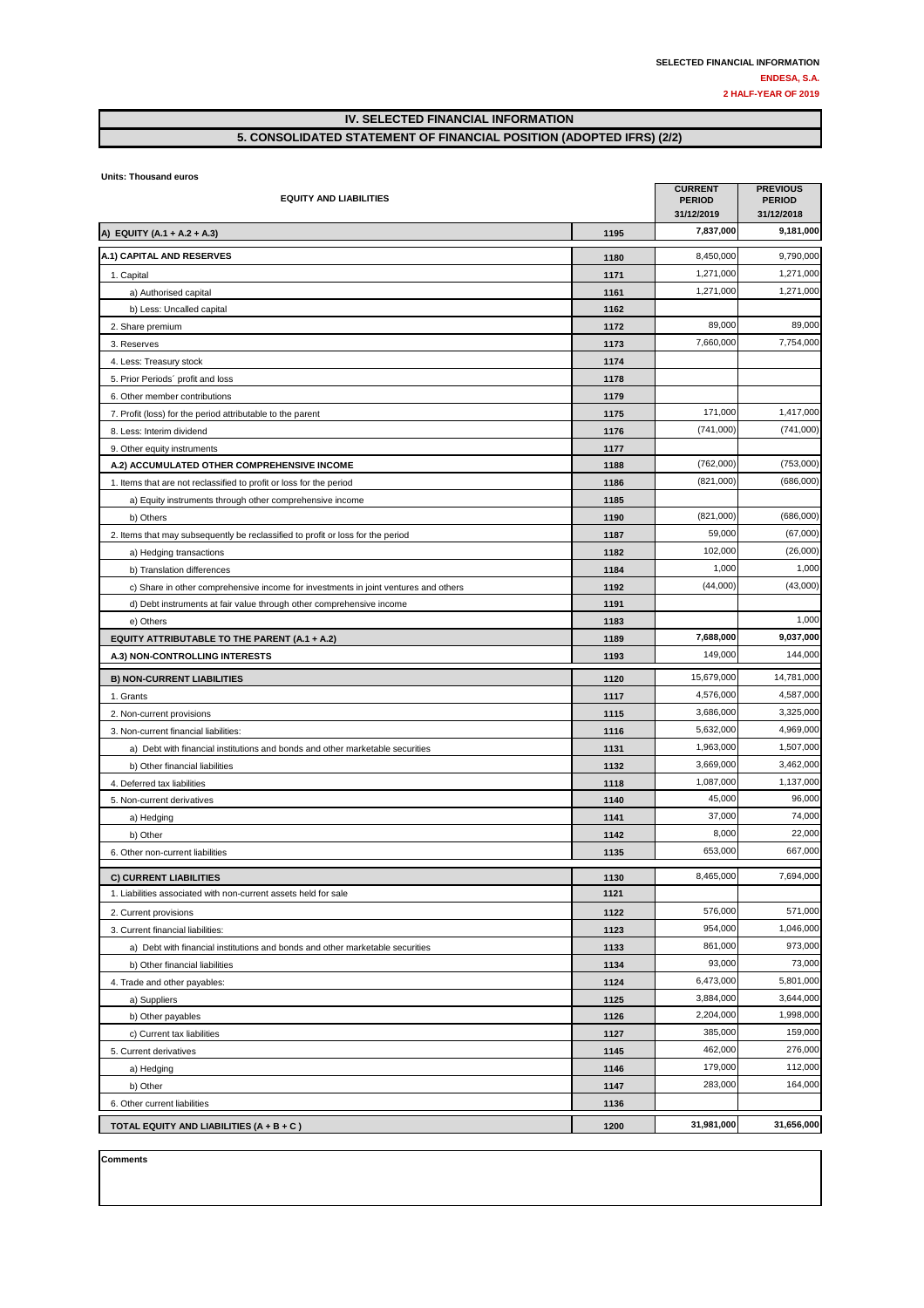#### **IV. SELECTED FINANCIAL INFORMATION 6. CONSOLIDATED PROFIT AND LOSS STATEMENT (ADOPTED IFRS)**

| Units: Thousand euros |  |
|-----------------------|--|
|                       |  |

|                                                                                                                                                   |      | <b>PERIOD</b>          | PRESENT CURR. PREVIOUS CURR.<br><b>PERIOD</b><br>(2nd HALF YEAR) (2nd HALF YEAR) | <b>CURRENT</b><br><b>CUMULATIVE</b><br>31/12/2019 | <b>PREVIOUS</b><br><b>CUMULATIVE</b><br>31/12/2018 |
|---------------------------------------------------------------------------------------------------------------------------------------------------|------|------------------------|----------------------------------------------------------------------------------|---------------------------------------------------|----------------------------------------------------|
| (+) Revenue                                                                                                                                       | 1205 | 9,785,000              | 9,995,000                                                                        | 19,258,000                                        | 19,555,000                                         |
| (+/-) Change in inventories of finished products and work in progress                                                                             | 1206 |                        |                                                                                  |                                                   |                                                    |
| (+) Trabajos realizados por la empresa para su activo                                                                                             | 1207 | 196,000                | 190,000                                                                          | 295,000                                           | 270,000                                            |
| (-) Supplies                                                                                                                                      | 1208 | (7, 351, 000)          | (7,456,000)                                                                      | (14, 252, 000)                                    | (14, 567, 000)                                     |
| (+) Other operating revenue                                                                                                                       | 1209 | 493,000                | 175,000                                                                          | 724,000                                           | 465,000                                            |
| (-) Personnel expenses                                                                                                                            | 1217 | (517,000)              | (474,000)                                                                        | (1,022,000)                                       | (947,000)                                          |
| (-) Other operating expenses                                                                                                                      | 1210 | (843,000)              | (735,000)                                                                        | (1,469,000)                                       | (1,404,000)                                        |
| (-) Depreciation and amortisation charge                                                                                                          | 1211 | (798,000)              | (771,000)                                                                        | (1,553,000)                                       | (1,480,000)                                        |
| (+) Allocation of grants for non-financial assets and other grants                                                                                | 1212 | 89,000                 | 91,000                                                                           | 176,000                                           | 175,000                                            |
| (+/-) Impairment of non-current assets                                                                                                            | 1214 | (1,766,000)            | (150,000)                                                                        | (1,769,000)                                       | (148,000)                                          |
| (+/-) Gain (loss) on disposal of non-current assets                                                                                               | 1216 | 31,000                 | 41,000                                                                           | 40,000                                            | 38,000                                             |
| (+/-) Other profit (loss)                                                                                                                         | 1215 |                        |                                                                                  |                                                   |                                                    |
| = OPERATING PROFIT (LOSS)                                                                                                                         | 1245 | (681,000)              | 906,000                                                                          | 428,000                                           | 1,957,000                                          |
| (+) Finance income                                                                                                                                | 1250 | 11,000                 | 16,000                                                                           | 24,000                                            | 33,000                                             |
| a) Interest income calculated using the effective interest rate method                                                                            | 1262 | 1,000                  | 8,000                                                                            | 2,000                                             | 10,000                                             |
| b) Other                                                                                                                                          | 1263 | 10,000                 | 8,000                                                                            | 22,000                                            | 23,000                                             |
| (-) Finance costs                                                                                                                                 | 1251 | (75,000)               | (83,000)                                                                         | (181,000)                                         | (172,000)                                          |
| (+/-) Changes in fair value of financial instruments                                                                                              | 1252 | (5,000)                |                                                                                  | (7,000)                                           | (1,000)                                            |
| (+/-) Gain (loss) from reclassification of financial assets at amortised cost to<br>financial assets at fair value                                | 1258 |                        |                                                                                  |                                                   |                                                    |
| (+/-) Gain (loss) from reclassification of financial assets at fair value through<br>other comprehensive income to financial assets at fair value | 1259 |                        |                                                                                  |                                                   |                                                    |
| (+/-) Exchange differences                                                                                                                        | 1254 | 1,000                  | (1,000)                                                                          | 1,000                                             | (2,000)                                            |
| (+/-) Impairment loss/reversal on financial instruments                                                                                           | 1255 | (21,000)               |                                                                                  | (21,000)                                          | 3,000                                              |
| (+/-) Gain (loss) on disposal of financial instruments                                                                                            | 1257 | (12,000)               | (19,000)                                                                         | (29,000)                                          | (35,000)                                           |
| a) Financial instruments at amortised cost                                                                                                        | 1260 | (12,000)               | (19,000)                                                                         | (29,000)                                          | (35,000)                                           |
| b) Other financial instruments                                                                                                                    | 1261 |                        |                                                                                  |                                                   |                                                    |
| = NET FINANCE INCOME (COSTS)                                                                                                                      | 1256 | (101,000)              | (87,000)                                                                         | (213,000)                                         | (174,000)                                          |
| (+/-) Profit (loss) of equity-accounted investees                                                                                                 | 1253 | (2,000)                | 15,000                                                                           | 15,000                                            | 35,000                                             |
| = PROFIT (LOSS) BEFORE TAX                                                                                                                        | 1265 | (784,000)              | 834,000                                                                          | 230,000                                           | 1,818,000                                          |
| (+/-) Income tax expense                                                                                                                          | 1270 | 182,000                | (164,000)                                                                        | (50,000)                                          | (392,000)                                          |
| = PROFIT (LOSS) FOR THE PERIOD FROM CONTINUING ACTIVITIES                                                                                         | 1280 | (602,000)              | 670,000                                                                          | 180,000                                           | 1,426,000                                          |
| (+/-) Profit (loss) for the period from discontinued operations, net of tax                                                                       | 1285 |                        |                                                                                  |                                                   |                                                    |
| <b>E CONSOLIDATED PROFIT (LOSS) FOR THE PERIOD</b>                                                                                                | 1288 | (602,000)              | 670,000                                                                          | 180,000                                           | 1,426,000                                          |
| a) Profit (loss) attributable to the parent                                                                                                       | 1300 | (605,000)              | 665,000                                                                          | 171,000                                           | 1,417,000                                          |
| b) Profit (loss) attributable to non-controlling interests                                                                                        | 1289 | 3,000                  | 5,000                                                                            | 9,000                                             | 9,000                                              |
| <b>EARNINGS PER SHARE</b>                                                                                                                         |      | Amount<br>(X,XX euros) | <b>Amount</b><br>$(X,XX)$ euros)                                                 | Amount<br>(X,XX euros)                            | Amount<br>$(X,XX)$ euros)                          |
| Basic                                                                                                                                             | 1290 | (0.57)                 | 0.63                                                                             | 0.16                                              | 1.34                                               |
| Diluted                                                                                                                                           | 1295 | (0.57)                 | 0.63                                                                             | 0.16                                              | 1.34                                               |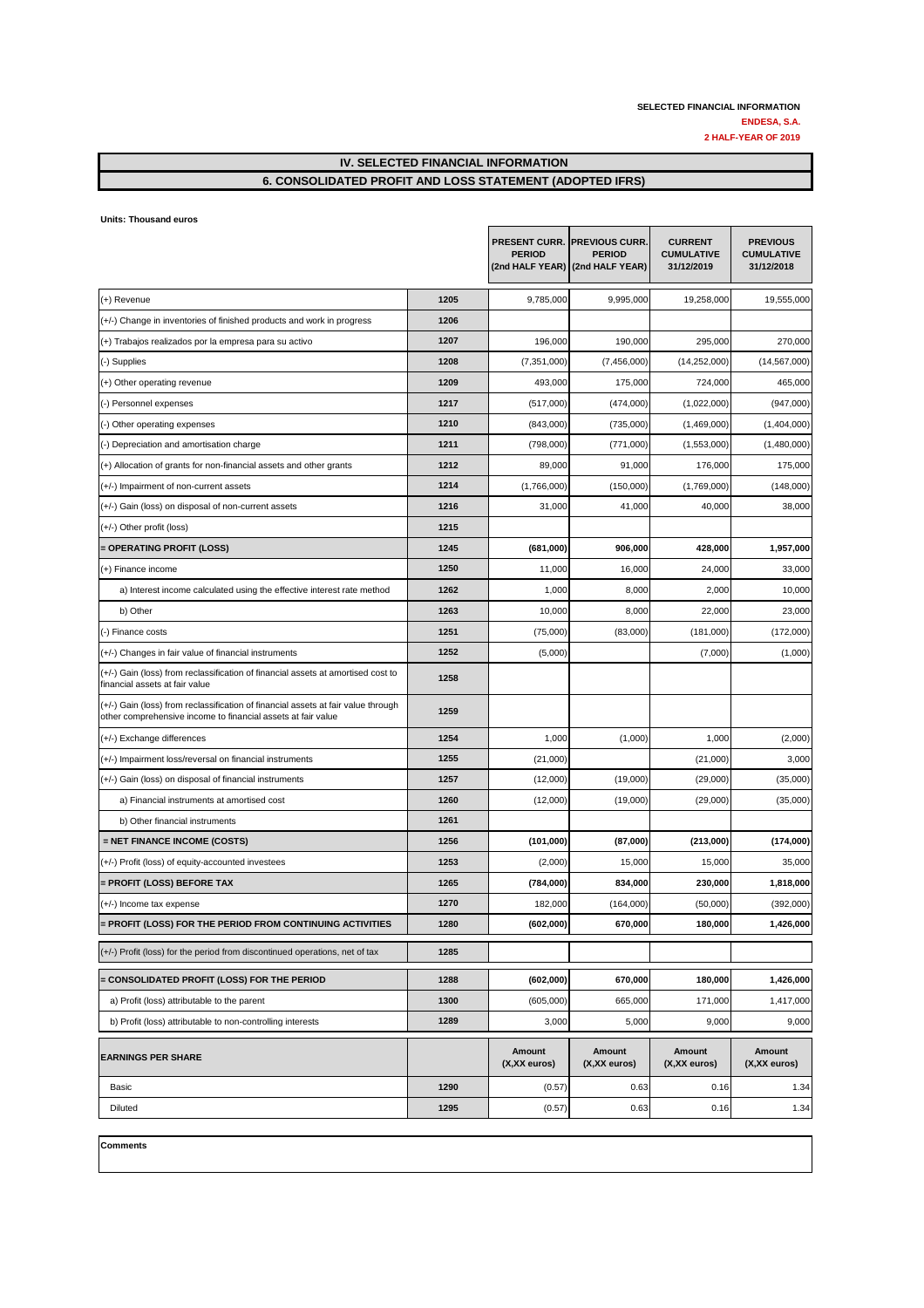## **IV. SELECTED FINANCIAL INFORMATION**

#### **7. CONSOLIDATED OTHER COMPREHENSIVE INCOME (IFRS ADOPTED)**

**Units: Thousand euros** 

|    |                                                                                                              |      | <b>PERIOD</b> | <b>PRESENT CURR. PREVIOUS CURR.</b><br><b>PERIOD</b><br>(2nd HALF YEAR) (2nd HALF YEAR) | <b>CURRENT</b><br><b>PERIOD</b><br>31/12/2019 | <b>PREVIOUS</b><br><b>PERIOD</b><br>31/12/2018 |
|----|--------------------------------------------------------------------------------------------------------------|------|---------------|-----------------------------------------------------------------------------------------|-----------------------------------------------|------------------------------------------------|
| A) | CONSOLIDATED PROFIT (LOSS) FOR THE PERIOD (from<br>the profit and loss statemenet)                           | 1305 | (602,000)     | 670,000                                                                                 | 180,000                                       | 1,426,000                                      |
| B) | <b>OTHER COMPREHENSIVE INCOME - ITEMS THAT ARE</b><br><b>NOT RECLASSIFIED TO PROFIT OR LOSS:</b>             | 1310 | 39,000        | (20,000)                                                                                | (135,000)                                     | (29,000)                                       |
| 1. | From revaluation/(reversal of revaluation) of property, plant<br>and equipment and intangible assets         | 1311 |               |                                                                                         |                                               |                                                |
| 2. | From actuarial gains and losses                                                                              | 1344 | 50,000        | (22,000)                                                                                | (169,000)                                     | (33,000)                                       |
| 3. | Share in other comprehensive income of investments in<br>joint ventures and associates                       | 1342 |               |                                                                                         |                                               |                                                |
| 4. | Equity instruments through other comprehensive income                                                        | 1346 |               |                                                                                         |                                               |                                                |
| 5. | Other income and expenses that are not reclassified to<br>profit or loss                                     | 1343 |               |                                                                                         |                                               |                                                |
| 6. | <b>Tax effect</b>                                                                                            | 1345 | (11,000)      | 2,000                                                                                   | 34,000                                        | 4,000                                          |
| C) | <b>OTHER COMPREHENSIVE INCOME - ITEMS THAT MAY</b><br><b>SUBSEQUENTLY BE RECLASSIFIED TO PROFIT OR LOSS:</b> | 1350 | 46,000        | (62,000)                                                                                | 126,000                                       | (15,000)                                       |
| 1. | <b>Hedging transactions</b>                                                                                  | 1360 | 58,000        | (83,000)                                                                                | 171,000                                       | (23,000)                                       |
|    | a) Valuation gains/(losses)                                                                                  | 1361 | 10,000        | (27,000)                                                                                | 135,000                                       | 54,000                                         |
|    | b) Amounts transferred to profit or loss                                                                     | 1362 | 48,000        | (56,000)                                                                                | 36,000                                        | (77,000)                                       |
|    | c) Amounts transferred to initial carrying amount of hedged items                                            | 1363 |               |                                                                                         |                                               |                                                |
|    | d) Other reclassifications                                                                                   | 1364 |               |                                                                                         |                                               |                                                |
| 2. | <b>Translation differences:</b>                                                                              | 1365 |               |                                                                                         |                                               | 1,000                                          |
|    | a) Valuation gains/(losses)                                                                                  | 1366 |               |                                                                                         |                                               | 1,000                                          |
|    | b) Amounts transferred to profit or loss                                                                     | 1367 |               |                                                                                         |                                               |                                                |
|    | c) Other reclassifications                                                                                   | 1368 |               |                                                                                         |                                               |                                                |
| 3. | Share in other comprehensive income of investments in<br>joint ventures and associates:                      | 1370 | 3,000         |                                                                                         | (2,000)                                       | 1,000                                          |
|    | a) Valuation gains/(losses)                                                                                  | 1371 | 3,000         |                                                                                         | (2,000)                                       | 1,000                                          |
|    | b) Amounts transferred to profit or loss                                                                     | 1372 |               |                                                                                         |                                               |                                                |
|    | c) Other reclassifications                                                                                   | 1373 |               |                                                                                         |                                               |                                                |
| 4. | Debt instruments at fair value through other comprehensive<br>income                                         | 1381 |               |                                                                                         |                                               |                                                |
|    | a) Valuation gains/(losses)                                                                                  | 1382 |               |                                                                                         |                                               |                                                |
|    | b) Amounts transferred to profit or loss                                                                     | 1383 |               |                                                                                         |                                               |                                                |
|    | c) Other reclassifications                                                                                   | 1384 |               |                                                                                         |                                               |                                                |
| 5. | Other income and expenses that may subsequently be<br>reclassified to profit or loss                         | 1375 |               |                                                                                         |                                               |                                                |
|    | a) Valuation gains/(losses)                                                                                  | 1376 |               |                                                                                         |                                               |                                                |
|    | b) Amounts transferred to profit or loss                                                                     | 1377 |               |                                                                                         |                                               |                                                |
|    | c) Other reclassifications                                                                                   | 1378 |               |                                                                                         |                                               |                                                |
| 6. | <b>Tax effect</b>                                                                                            | 1380 | (15,000)      | 21,000                                                                                  | (43,000)                                      | 6,000                                          |
|    | TOTAL COMPREHENSIVE INCOME FOR THE PERIOD (A + B + C)                                                        | 1400 | (517,000)     | 588,000                                                                                 | 171,000                                       | 1,382,000                                      |
|    | a) Attributable to the parent                                                                                | 1398 | (520,000)     | 583,000                                                                                 | 162,000                                       | 1,373,000                                      |
|    | b) Attributable to non-controlling interests                                                                 | 1399 | 3,000         | 5,000                                                                                   | 9,000                                         | 9,000                                          |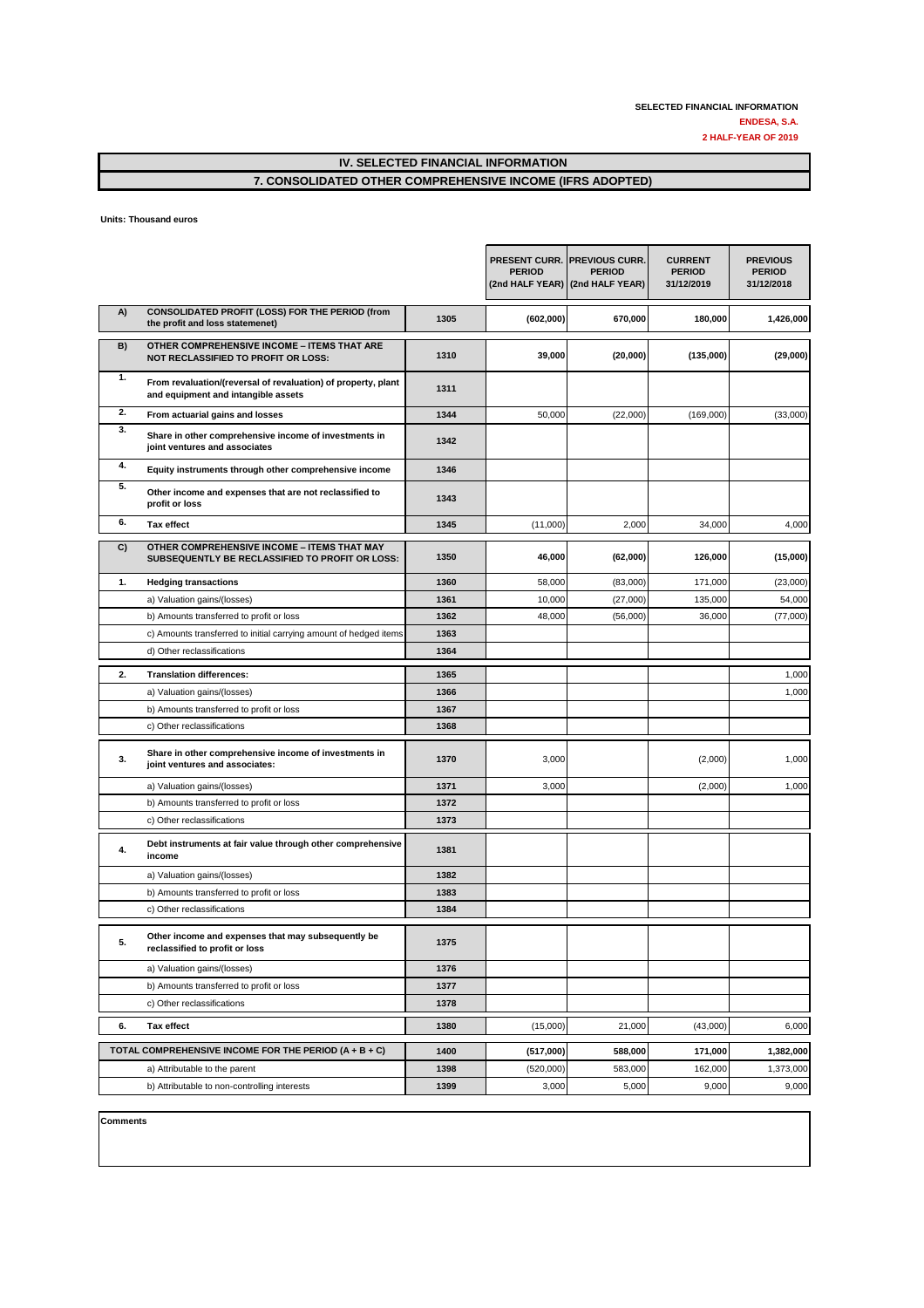**Units: Thousand euros** 

|                                                       |      | Equity attributable to the parent |                               |                             |                                                                  |                             |                          |                          |                     |  |
|-------------------------------------------------------|------|-----------------------------------|-------------------------------|-----------------------------|------------------------------------------------------------------|-----------------------------|--------------------------|--------------------------|---------------------|--|
|                                                       |      |                                   |                               | <b>Capital and Reserves</b> |                                                                  |                             |                          | Non-                     |                     |  |
| <b>CURRENT PERIOD</b>                                 |      | Capital                           | Share premium<br>and Reserves | <b>Treasury stock</b>       | Profit (loss) for<br>the period<br>attributable to the<br>parent | Other equity<br>instruments | Valuation<br>adjustments | controlling<br>interests | <b>Total Equity</b> |  |
| Opening balance at 01/01/2019                         | 3110 | 1,271,000                         | 6,416,000                     |                             | 1,417,000                                                        |                             | (67,000)                 | 144,000                  | 9,181,000           |  |
| Adjustments for changes in accounting policy          | 3111 |                                   |                               |                             |                                                                  |                             |                          |                          |                     |  |
| Adjustments for errors                                | 3112 |                                   |                               |                             |                                                                  |                             |                          |                          |                     |  |
| <b>Adjusted opening balance</b>                       | 3115 | 1,271,000                         | 6,416,000                     |                             | 1,417,000                                                        |                             | (67,000)                 | 144,000                  | 9,181,000           |  |
| . Total comprehensive income for the period           | 3120 |                                   | (135,000)                     |                             | 171,000                                                          |                             | 126,000                  | 9,000                    | 171,000             |  |
| II. Transactions with shareholders or owners          | 3125 |                                   | (1,511,000)                   |                             |                                                                  |                             |                          | (4,000)                  | (1,515,000)         |  |
| 1. Capital increases/(reductions)                     | 3126 |                                   |                               |                             |                                                                  |                             |                          |                          |                     |  |
| 2. Conversion of financial liabilities into<br>equity | 3127 |                                   |                               |                             |                                                                  |                             |                          |                          |                     |  |
| 3. Distribution of dividends                          | 3128 |                                   | (1,511,000)                   |                             |                                                                  |                             |                          | (14,000)                 | (1,525,000)         |  |
| 4. Net trading with treasury stock                    | 3129 |                                   |                               |                             |                                                                  |                             |                          |                          |                     |  |
| 5. Increases/(decreas e) for business<br>combinations | 3130 |                                   |                               |                             |                                                                  |                             |                          |                          |                     |  |
| 6. Other transactions with shareholders or<br>owners  | 3132 |                                   |                               |                             |                                                                  |                             |                          | 10,000                   | 10,000              |  |
| III. Other changes in equity                          | 3135 |                                   | 1,417,000                     |                             | (1,417,000)                                                      |                             |                          |                          |                     |  |
| 1. Equity-settled share-based payment                 | 3136 |                                   |                               |                             |                                                                  |                             |                          |                          |                     |  |
| 2. Transfers between equity accounts                  | 3137 |                                   | 1,417,000                     |                             | (1,417,000)                                                      |                             |                          |                          |                     |  |
| 3. Other changes                                      | 3138 |                                   |                               |                             |                                                                  |                             |                          |                          |                     |  |
| Closing balance at 31/12/2019                         | 3140 | 1,271,000                         | 6,187,000                     |                             | 171,000                                                          |                             | 59,000                   | 149,000                  | 7,837,000           |  |

**Comments**

**2 HALF-YEAR OF 2019 SELECTED FINANCIAL INFORMATION ENDESA, S.A.**

## **IV. SELECTED FINANCIAL INFORMATION 8. CONSOLIDATED STATEMENT OF TOTAL CHANGES IN EQUITY (ADOPTED IFRS) (1/2)**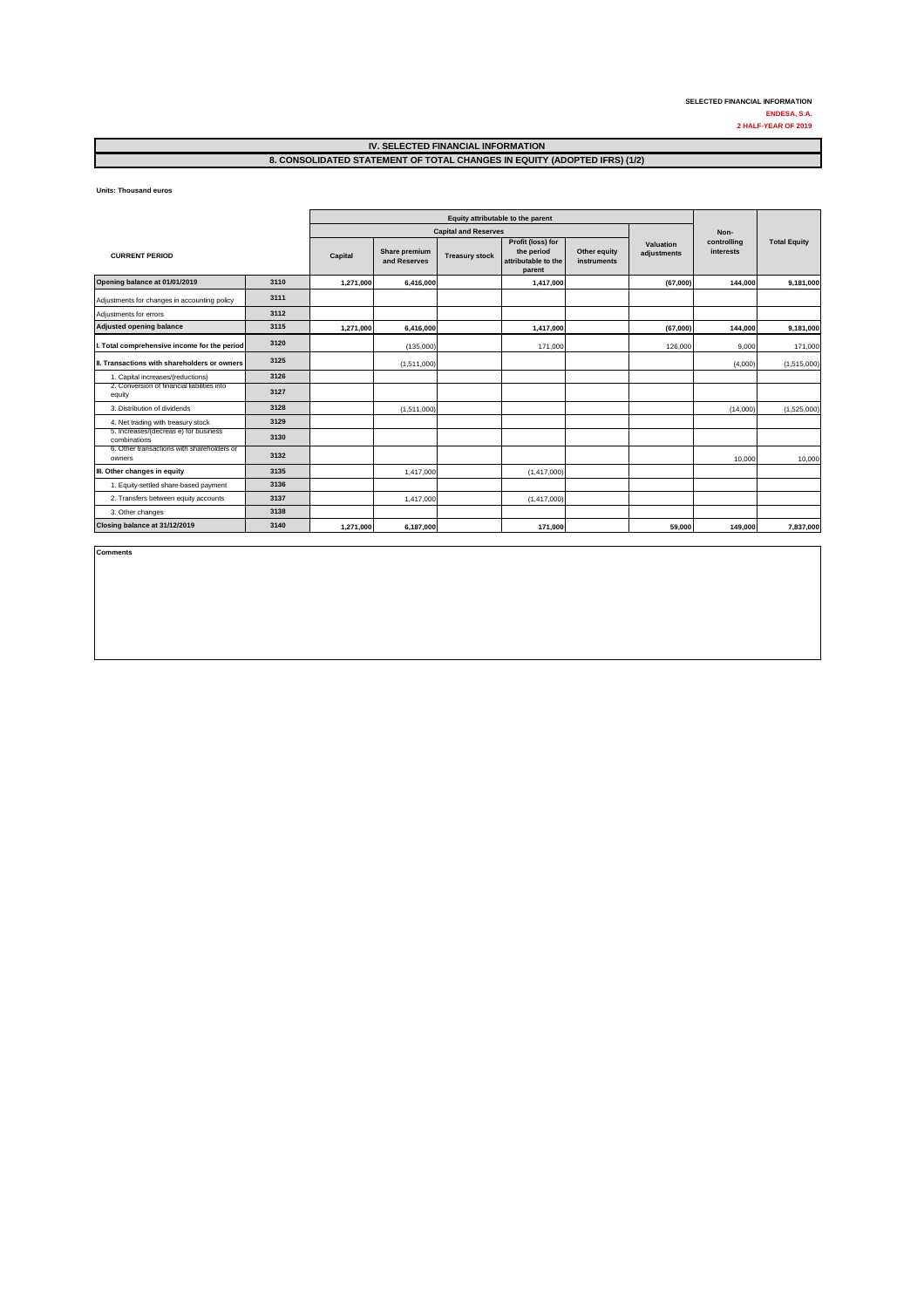**Units: Thousand euros** 

|                                                                       |      | Equity attributable to the parent |                               |                       |                                                                  |                             |                          |                          |                     |
|-----------------------------------------------------------------------|------|-----------------------------------|-------------------------------|-----------------------|------------------------------------------------------------------|-----------------------------|--------------------------|--------------------------|---------------------|
|                                                                       |      |                                   | <b>Capital and Reserves</b>   |                       |                                                                  |                             |                          | Non-                     |                     |
| <b>PREVIOUS PERIOD</b>                                                |      | Capital                           | Share premium<br>and Reserves | <b>Treasury stock</b> | Profit (loss) for<br>the period<br>attributable to the<br>parent | Other equity<br>instruments | Valuation<br>adjustments | controlling<br>interests | <b>Total Equity</b> |
| balance<br>01/01/2018<br>Opening<br>at<br>(comparative period)        | 3150 | 1,271,000                         | 6,414,000                     |                       | 1,463,000                                                        |                             | (52,000)                 | 137,000                  | 9,233,000           |
| Adjustments for changes in accounting policy                          | 3151 |                                   | 31,000                        |                       |                                                                  |                             |                          |                          | 31,000              |
| Adjustments for errors                                                | 3152 |                                   |                               |                       |                                                                  |                             |                          |                          |                     |
| Adjusted opening balance (comparative<br>period)                      | 3155 | 1,271,000                         | 6,445,000                     |                       | 1,463,000                                                        |                             | (52,000)                 | 137,000                  | 9,264,000           |
| 1. Total comprehensive income for the<br>period                       | 3160 |                                   | (29,000)                      |                       | 1,417,000                                                        |                             | (15,000)                 | 9,000                    | 1,382,000           |
| II. Transactions with shareholders or<br>owners                       | 3165 |                                   | (1,463,000)                   |                       |                                                                  |                             |                          | (2,000)                  | (1,465,000)         |
| 1. Capital increases/(reductions)                                     | 3166 |                                   |                               |                       |                                                                  |                             |                          | (1,000)                  | (1,000)             |
| 2. Conversion of financial liabilities into<br>equity                 | 3167 |                                   |                               |                       |                                                                  |                             |                          |                          |                     |
| 3. Distribution of dividends                                          | 3168 |                                   | (1,463,000)                   |                       |                                                                  |                             |                          | (9,000)                  | (1,472,000)         |
| 4. Net trading with treasury stock                                    | 3169 |                                   |                               |                       |                                                                  |                             |                          |                          |                     |
| 5. Increases/(decreas e) for business<br>combinations                 | 3170 |                                   |                               |                       |                                                                  |                             |                          | 2,000                    | 2,000               |
| 6. Other transactions with shareholders or<br>owners                  | 3172 |                                   |                               |                       |                                                                  |                             |                          | 6,000                    | 6,000               |
| III. Other changes in equity                                          | 3175 |                                   | 1,463,000                     |                       | (1,463,000)                                                      |                             |                          |                          |                     |
| 1. Equity-settled share-based payment                                 | 3176 |                                   |                               |                       |                                                                  |                             |                          |                          |                     |
| 2. Transfers between equity accounts                                  | 3177 |                                   | 1,463,000                     |                       | (1,463,000)                                                      |                             |                          |                          |                     |
| 3. Other changes                                                      | 3178 |                                   |                               |                       |                                                                  |                             |                          |                          |                     |
| 31/12/2018<br><b>Closing</b><br>balance<br>at<br>(comparative period) | 3180 | 1,271,000                         | 6,416,000                     |                       | 1,417,000                                                        |                             | (67,000)                 | 144,000                  | 9,181,000           |

**Comments**

**2 HALF-YEAR OF 2019 SELECTED FINANCIAL INFORMATION ENDESA, S.A.**

#### **IV. SELECTED FINANCIAL INFORMATION 8. CONSOLIDATED STATEMENT OF TOTAL CHANGES IN EQUITY (ADOPTED IFRS) (2/2)**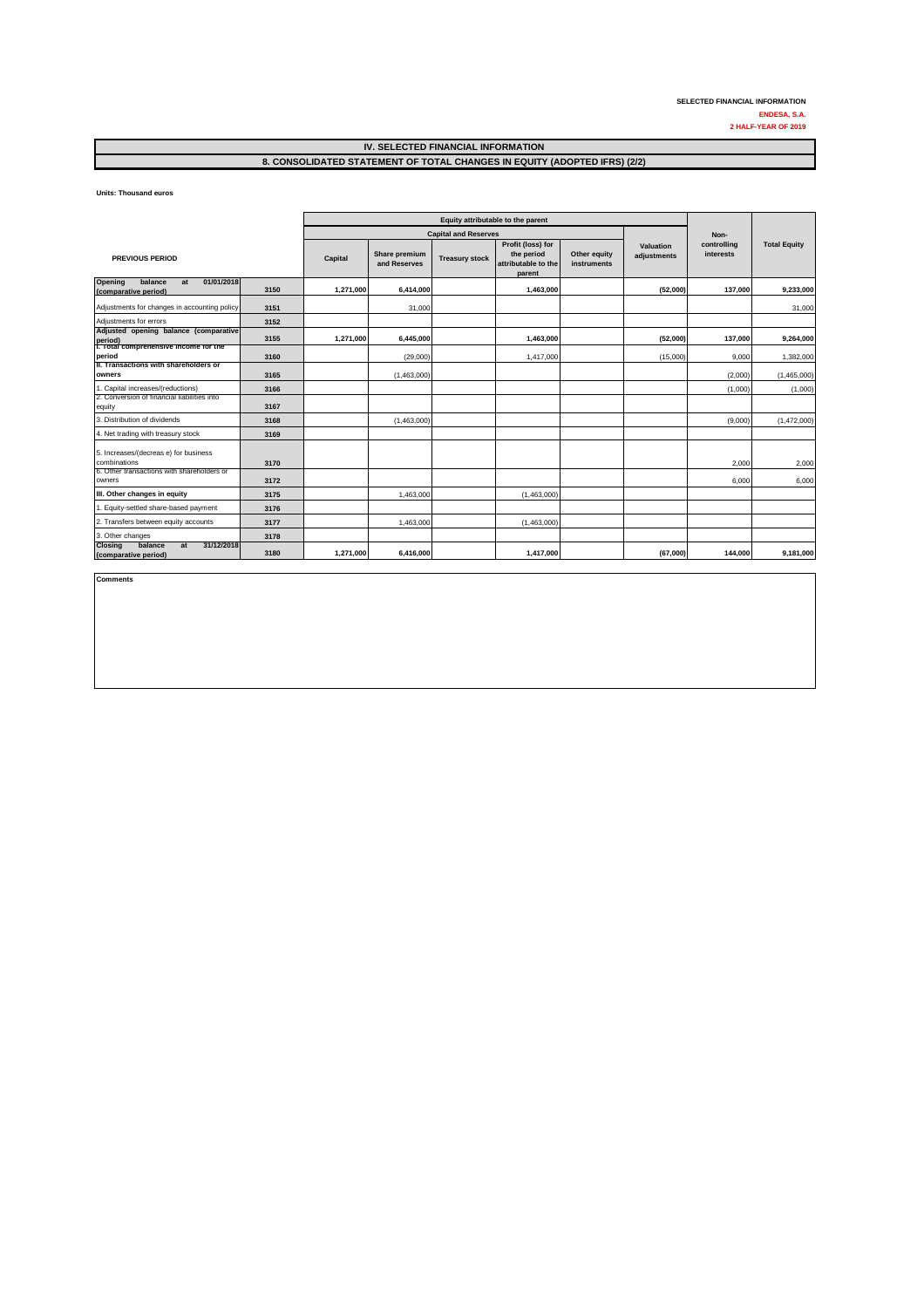## **IV. SELECTED FINANCIAL INFORMATION**

#### **9. A. CONSOLIDATED STATEMENT OF CASH FLOWS (INDIRECT METHOD) (ADOPTED IFRS)**

| Units: Thousand euros                                                        |      | <b>CURRENT</b><br><b>PERIOD</b><br>31/12/2019 | <b>PREVIOUS</b><br><b>PERIOD</b><br>31/12/2018 |
|------------------------------------------------------------------------------|------|-----------------------------------------------|------------------------------------------------|
| A) CASH FLOWS FROM OPERATING ACTIVITIES (1 + 2 + 3 + 4)                      | 1435 | 3,181,000                                     | 2,420,000                                      |
| 1. Profit (loss) before tax                                                  | 1405 | 230.000                                       | 1,818,000                                      |
| 2. Adjustments to profit (loss):                                             | 1410 | 3,981,000                                     | 1,910,000                                      |
| (+) Depreciation and amortisation charge                                     | 1411 | 3,453,000                                     | 1,708,000                                      |
| (+/-) Other net adjustments to profit (loss)                                 | 1412 | 528,000                                       | 202,000                                        |
| 3. Changes in working capital                                                | 1415 | (230,000)                                     | (653,000)                                      |
| 4. Other cash flows from operating activities:                               | 1420 | (800,000)                                     | (655,000)                                      |
| (-) Pagos de intereses (-) Interest paid                                     | 1421 | (136.000)                                     | (142,000)                                      |
| (-) Payment of dividends and remuneration on other equity instruments        | 1430 |                                               |                                                |
| (+) Dividends received                                                       | 1422 | 26,000                                        | 30,000                                         |
| (+) Interest received                                                        | 1423 | 27,000                                        | 29,000                                         |
| (+/-) Income tax recovered/(paid)                                            | 1424 | (440,000)                                     | (326,000)                                      |
| (+/-) Other sums received/(paid) from operating activities                   | 1425 | (277,000)                                     | (246,000)                                      |
| B) CASH FLOWS FROM INVESTMENT ACTIVITIES (1 + 2 + 3)                         | 1460 | (1,951,000)                                   | (1,627,000)                                    |
| 1. Payments for investments:                                                 | 1440 | (2,210,000)                                   | (1,787,000)                                    |
| (-) Group companies, associates and business units                           | 1441 | (38,000)                                      | (136,000)                                      |
| (-) Property, plant and equipment, intangible assets and investment property | 1442 | (1,821,000)                                   | (1,425,000)                                    |
| (-) Other financial assets                                                   | 1443 | (351,000)                                     | (226,000)                                      |
| (-) Non-current assets and liabilities classified as held-for-sale           | 1459 |                                               |                                                |
| (-) Other assets                                                             | 1444 |                                               |                                                |
| 2. Proceeds from sale of investments                                         | 1450 | 122,000                                       | 74,000                                         |
| (+) Group companies, associates and business units                           | 1451 |                                               | 24,000                                         |
| (+) Property, plant and equipment, intangible assets and investment property | 1452 | 94,000                                        | 8,000                                          |
| (+) Other financial assets                                                   | 1453 | 28,000                                        | 42,000                                         |
| (+) Non-current assets and liabilities classified as held-for-sale           | 1461 |                                               |                                                |
| (+) Other assets                                                             | 1454 |                                               |                                                |
| 3. Other cash flows from investment activities                               | 1455 | 137,000                                       | 86,000                                         |
| (+) Dividends received                                                       | 1456 |                                               |                                                |
| (+) Interest received                                                        | 1457 |                                               |                                                |
| (+/-) Other sums received/(paid) from investment activities                  | 1458 | 137,000                                       | 86,000                                         |
| C) CASH FLOWS FROM FINANCING ACTIVITIES $(1 + 2 + 3 + 4)$                    | 1490 | (1,251,000)                                   | (948,000)                                      |
| 1. Sums received/(paid) in respect of equity instruments                     | 1470 | 10,000                                        | 5,000                                          |
| (+) Issuance                                                                 | 1471 | 10,000                                        | 5,000                                          |
| (-) Redemption                                                               | 1472 |                                               |                                                |
| (-) Acquisition                                                              | 1473 |                                               |                                                |
| (+) Disposal                                                                 | 1474 |                                               |                                                |
| 2. Sums received/(paid) in respect of financial liability instruments:       | 1480 | 259,000                                       | 519,000                                        |
| (+) Issuance                                                                 | 1481 | 11,595,000                                    | 14,792,000                                     |
| (-) Repayment and redemption                                                 | 1482 | (11, 336, 000)                                | (14, 273, 000)                                 |
| 3. Payment of dividends and remuneration on other equity instruments         | 1485 | (1,520,000)                                   | (1,472,000)                                    |
| 4. Other cash flows from financing activities                                | 1486 |                                               |                                                |
| (-) Interest paid                                                            | 1487 |                                               |                                                |
| (+/-) Other sums received/(paid) from financing activities                   | 1488 |                                               |                                                |
| D) EFFECT OF CHANGES IN FOREIGN EXCHANGE RATE                                | 1492 |                                               |                                                |
| E) NET INCREASE/(DECREASE) IN CASH AND CASH EQUIVALENTS (A + B + C + D)      | 1495 | (21,000)                                      | (155,000)                                      |
| F) CASH AND CASH EQUIVALENTS AT THE START OF THE PERIOD                      | 1499 | 244,000                                       | 399,000                                        |
| G) CASH AND CASH EQUIVALENTS AT THE END OF THE PERIOD (E + F)                | 1500 | 223,000                                       | 244,000                                        |
|                                                                              |      |                                               |                                                |

| COMPONENTS OF CASH AND CASH EQUIVALENTS AT THE END OF THE PERIOD | <b>CURRENT</b><br><b>PERIOD</b><br>31/12/2019 | <b>PREVIOUS</b><br><b>PERIOD</b><br>31/12/2018 |         |
|------------------------------------------------------------------|-----------------------------------------------|------------------------------------------------|---------|
| (+) Cash on hand and at banks                                    | 1550                                          | 223.000                                        | 244.000 |
| (+) Other financial assets                                       | 1552                                          |                                                |         |
| (-) Less: bank overdrafts repayable on demand                    | 1553                                          |                                                |         |
| TOTAL CASH AND CASH EQUIVALENTS AT THE END OF THE PERIOD         | 1600                                          | 223.000                                        | 244.000 |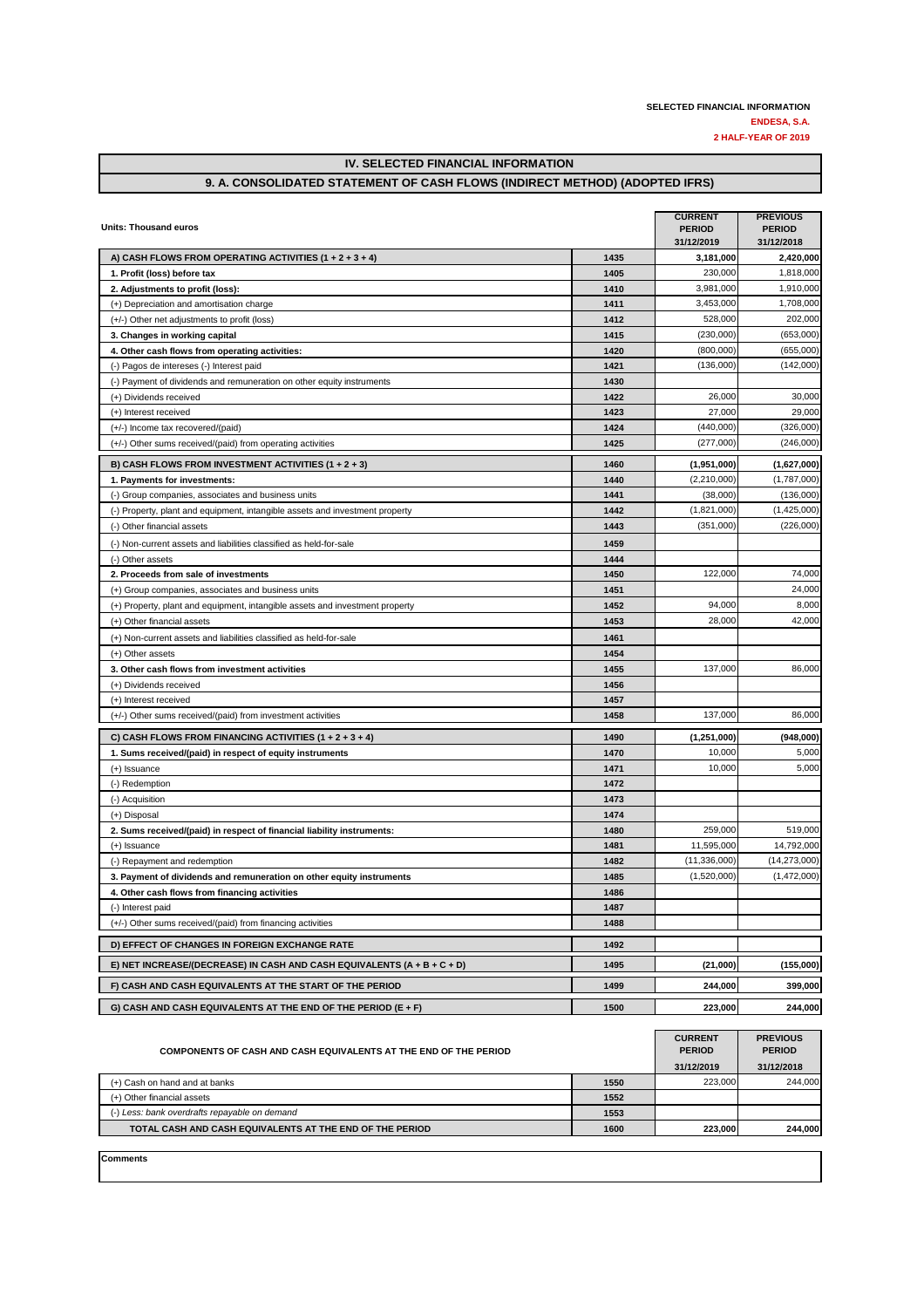| IV. SELECTED FINANCIAL INFORMATION |  |
|------------------------------------|--|
| <b>10. DIVIDENDS PAID</b>          |  |

|                                                           |      | <b>CURRENT</b><br><b>PREVIOUS</b><br><b>PERIOD</b><br><b>PERIOD</b> |                                            |               |                     |                                            |               |
|-----------------------------------------------------------|------|---------------------------------------------------------------------|--------------------------------------------|---------------|---------------------|--------------------------------------------|---------------|
|                                                           |      | € / share<br>(X,XX)                                                 | Amount<br>(thousand euros) to be delivered | No. of shares | € / share<br>(X,XX) | Amount<br>(thousand euros) to be delivered | No. of shares |
| Ordinary shares                                           | 2158 | 1.43                                                                | 1,510,839                                  |               | 1.38                | 1,463,545                                  |               |
| Other shares (non-voting shares, redeemable shares, etc.) | 2159 |                                                                     |                                            |               |                     |                                            |               |
| Total dividends paid                                      | 2160 | 1.43                                                                | 1,510,839                                  |               | 1.38                | 1,463,545                                  |               |
| a) Dividends charged to profit and loss                   | 2155 | 1.43                                                                | 1,510,839                                  |               | 1.38                | 1,463,545                                  |               |
| b) Dividends charged to reserves or share premium         | 2156 |                                                                     |                                            |               |                     |                                            |               |
| c) Dividends in kind                                      | 2157 |                                                                     |                                            |               |                     |                                            |               |
| d) Flexible payment                                       | 2154 |                                                                     |                                            |               |                     |                                            |               |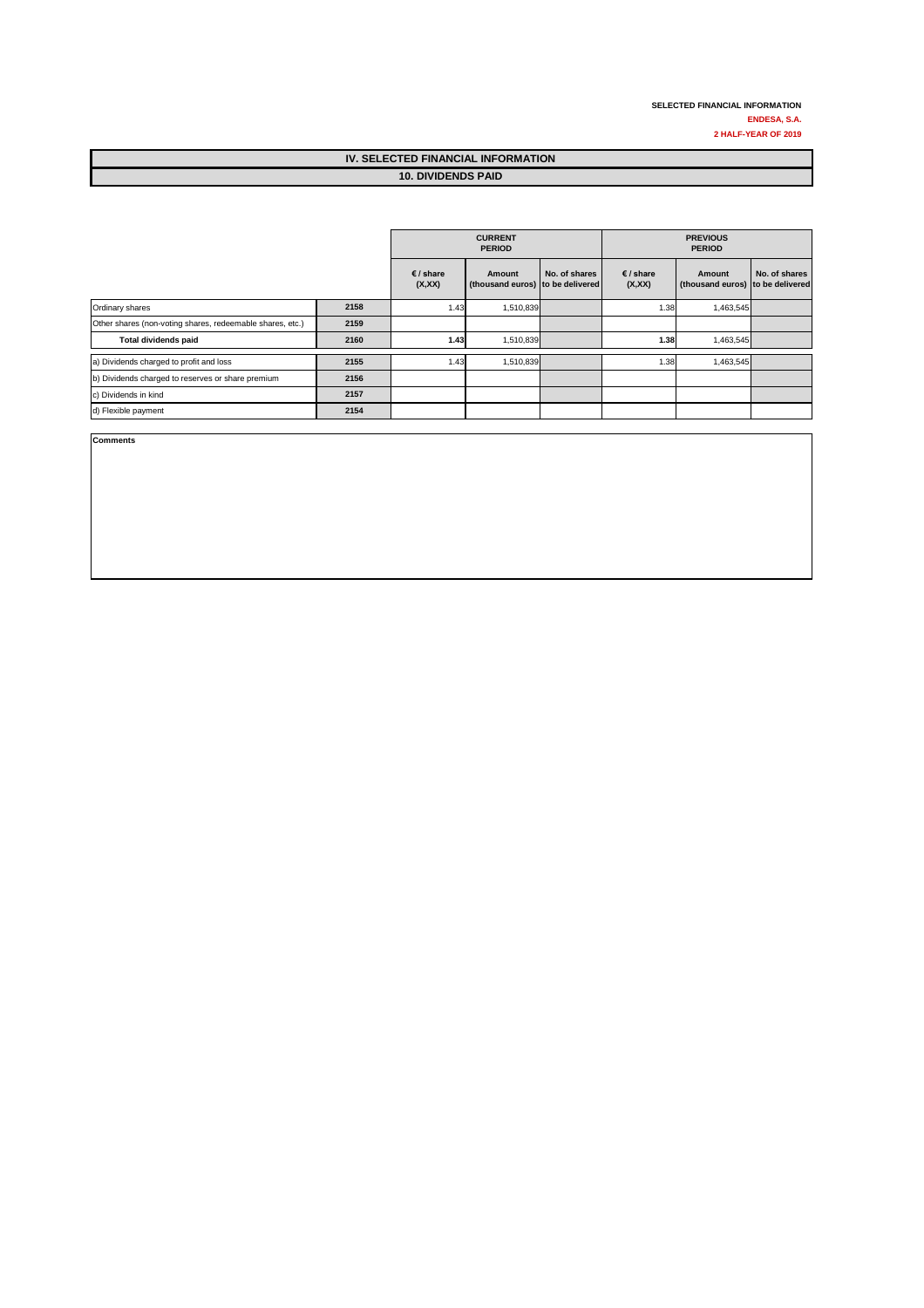#### **IV. SELECTED FINANCIAL INFORMATION 11. SEGMENT INFORMATION**

**Units: Thousand euros** 

|                        |      | Distribution of revenue by geographic area |                                  |                                 |                                  |  |
|------------------------|------|--------------------------------------------|----------------------------------|---------------------------------|----------------------------------|--|
|                        |      | <b>INDIVIDUAL</b><br><b>CONSOLIDATED</b>   |                                  |                                 |                                  |  |
| <b>GEOGRAPHIC AREA</b> |      | <b>CURRENT</b><br><b>PERIOD</b>            | <b>PREVIOUS</b><br><b>PERIOD</b> | <b>CURRENT</b><br><b>PERIOD</b> | <b>PREVIOUS</b><br><b>PERIOD</b> |  |
| Spanish market         | 2210 | 2,132,876                                  | 1,965,984                        | 17,117,000                      | 17,686,000                       |  |
| International market   | 2215 | 4,614                                      | 2,975                            | 2,141,000                       | 1,869,000                        |  |
| a) European Union      | 2216 | 3,876                                      | 2,543                            | 2,008,000                       | 1,809,000                        |  |
| a.1) Euro Area         | 2217 | 3,732                                      | 2,446                            | 1,905,000                       | 1,754,000                        |  |
| a.2) Non-Euro Area     | 2218 | 144                                        | 97                               | 103,000                         | 55,000                           |  |
| b) Other               | 2219 | 738                                        | 432                              | 133,000                         | 60,000                           |  |
| <b>TOTAL</b>           | 2220 | 2,137,490                                  | 1,968,959                        | 19,258,000                      | 19,555,000                       |  |

**Comments**

|                                                                      |      | <b>CONSOLIDATED</b>             |                                  |                                 |                                  |
|----------------------------------------------------------------------|------|---------------------------------|----------------------------------|---------------------------------|----------------------------------|
|                                                                      |      | Ordinary revenue                |                                  | Profit (loss)                   |                                  |
| <b>SEGMENTS</b>                                                      |      | <b>CURRENT</b><br><b>PERIOD</b> | <b>PREVIOUS</b><br><b>PERIOD</b> | <b>CURRENT</b><br><b>PERIOD</b> | <b>PREVIOUS</b><br><b>PERIOD</b> |
| Generación y Comercialización                                        | 2221 | 17,537,000                      | 17,621,000                       | (815,000)                       | 404,000                          |
| Distribución                                                         | 2222 | 2,828,000                       | 2,784,000                        | 1,078,000                       | 1,047,000                        |
| Estructura y Servicios                                               | 2223 | 638,000                         | 614,000                          | 1,651,000                       | 1,643,000                        |
|                                                                      | 2224 |                                 |                                  |                                 |                                  |
|                                                                      | 2225 |                                 |                                  |                                 |                                  |
|                                                                      | 2226 |                                 |                                  |                                 |                                  |
|                                                                      | 2227 |                                 |                                  |                                 |                                  |
|                                                                      | 2228 |                                 |                                  |                                 |                                  |
|                                                                      | 2229 |                                 |                                  |                                 |                                  |
| (-) Adjustments and elimination of ordinary revenue between segments | 2230 | (845,000)                       | (824,000)                        | (1,734,000)                     | (1,668,000)                      |
| <b>TOTAL of reportable segments</b>                                  | 2235 | 20,158,000                      | 20,195,000                       | 180,000                         | 1,426,000                        |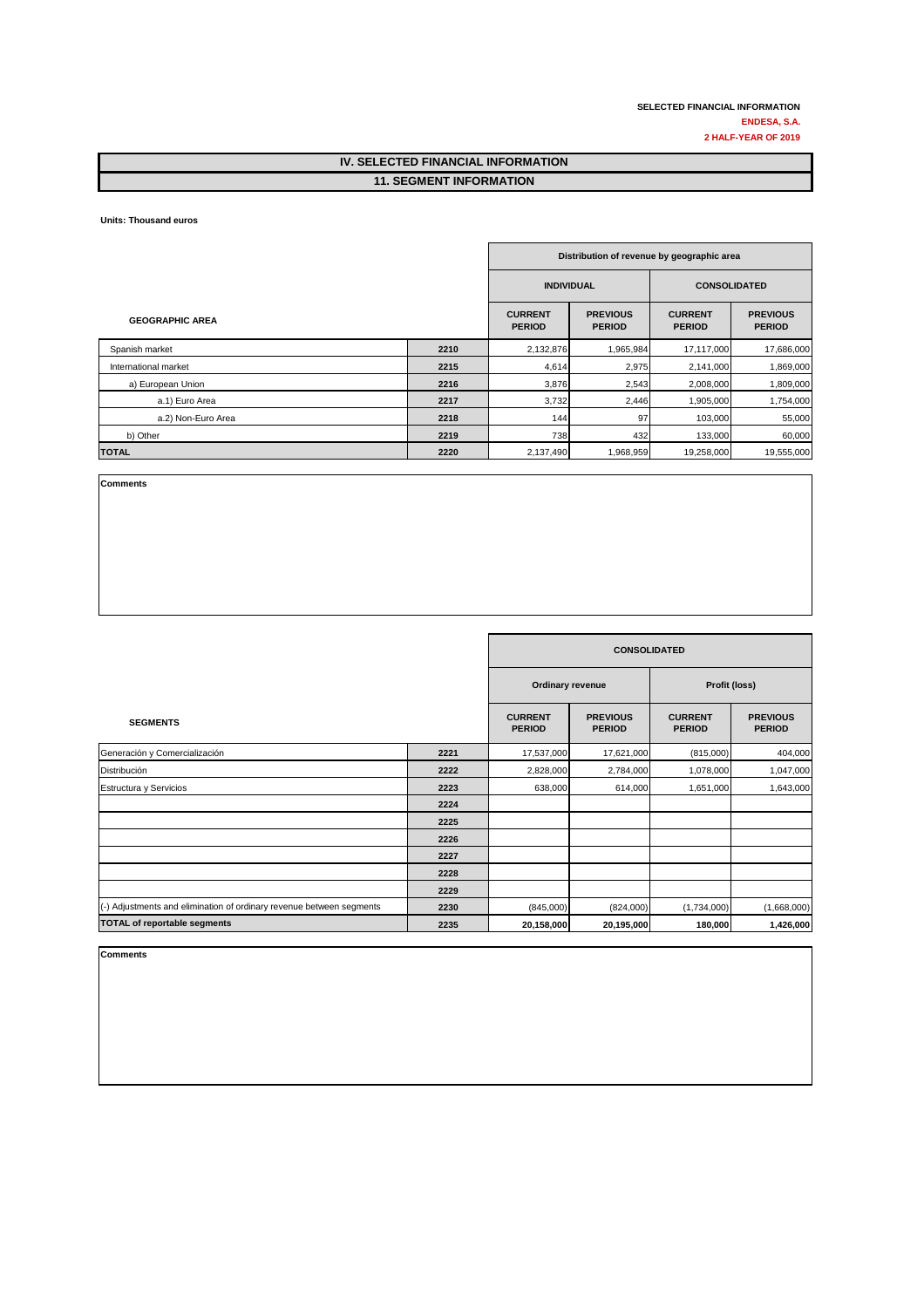| IV. SELECTED FINANCIAL INFORMATION |
|------------------------------------|
| <b>12. AVERAGE WORKFORCE</b>       |

|                          |      | <b>INDIVIDUAL</b>               |                                  | <b>CONSOLIDATED</b>             |                                  |
|--------------------------|------|---------------------------------|----------------------------------|---------------------------------|----------------------------------|
|                          |      | <b>CURRENT</b><br><b>PERIOD</b> | <b>PREVIOUS</b><br><b>PERIOD</b> | <b>CURRENT</b><br><b>PERIOD</b> | <b>PREVIOUS</b><br><b>PERIOD</b> |
| <b>AVERAGE WORKFORCE</b> | 2295 | 299. ا                          | 1,295                            | 9,761                           | 9,696                            |
| Men                      | 2296 | 636                             | 636                              | 7,473                           | 7,445                            |
| Women                    | 2297 | 663                             | 659                              | 2,288                           | 2,251                            |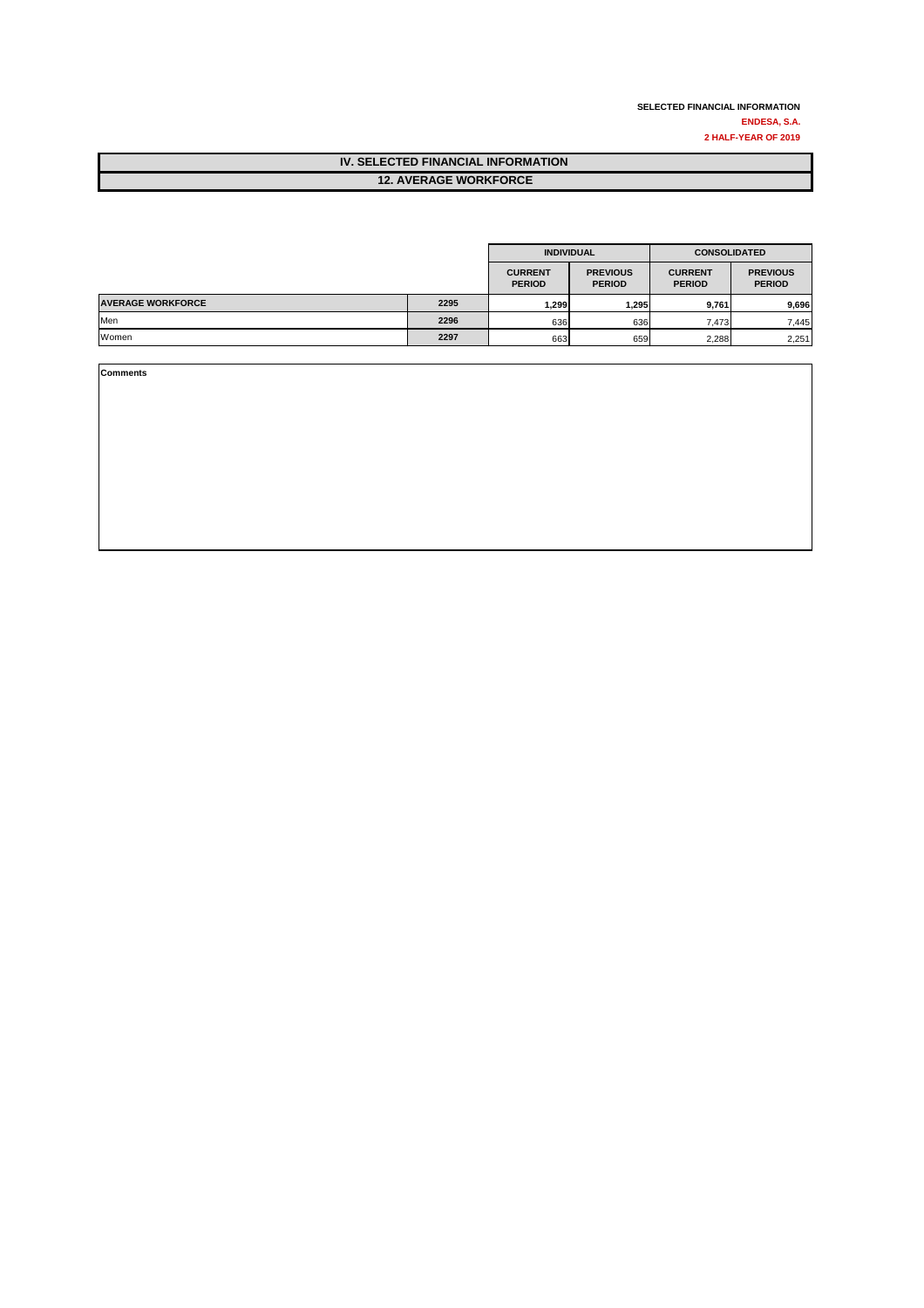0

#### **IV. SELECTED FINANCIAL INFORMATION 13. REMUNERATION RECEIVED BY DIRECTORS AND MANAGERS**

#### **DIRECTORS:** 0 0

|                                                                  |      |                                 | Amount (thousand euros)          |  |  |
|------------------------------------------------------------------|------|---------------------------------|----------------------------------|--|--|
| Item of remuneration:                                            |      | <b>CURRENT</b><br><b>PERIOD</b> | <b>PREVIOUS</b><br><b>PERIOD</b> |  |  |
| Remuneration for membership on the board and/or board committees | 2310 | 1,662                           | 1,365                            |  |  |
| Salaries                                                         | 2311 | 1,060                           | 1,872                            |  |  |
| Variable remuneration in cash                                    | 2312 | 2,420                           | 3,017                            |  |  |
| Share-based remuneration systems                                 | 2313 |                                 |                                  |  |  |
| <b>Termination benefits</b>                                      | 2314 | 9,615                           |                                  |  |  |
| Long-term savings systems                                        | 2315 | 645                             | 626                              |  |  |
| Other items                                                      | 2316 | 3,633                           | 352                              |  |  |
| <b>TOTAL</b>                                                     | 2320 | 19,035                          | 7,232                            |  |  |

|                                     |      | <b>Amount (thousand euros)</b>  |                                  |
|-------------------------------------|------|---------------------------------|----------------------------------|
| <b>MANAGERS:</b>                    |      | <b>CURRENT</b><br><b>PERIOD</b> | <b>PREVIOUS</b><br><b>PERIOD</b> |
| Total remuneration paid to managers | 2325 | 13,042                          | 16,423                           |

| <b>Comments</b> |  |  |
|-----------------|--|--|
|                 |  |  |
|                 |  |  |
|                 |  |  |
|                 |  |  |
|                 |  |  |
|                 |  |  |
|                 |  |  |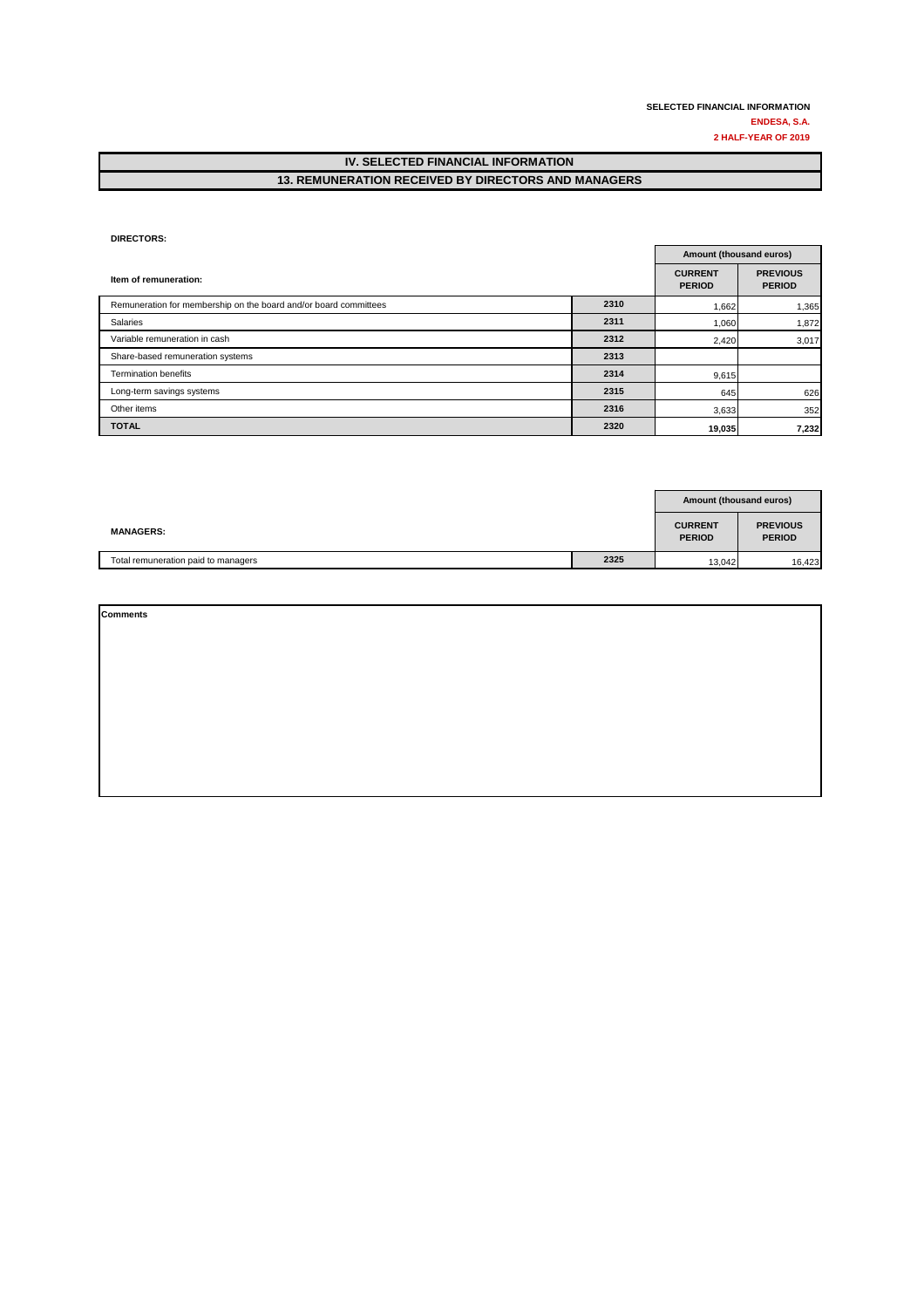#### **IV. SELECTED FINANCIAL INFORMATION 14. RELATED-PARTY TRANSACTIONS AND BALANCES (1/2)**

**Units: Thousand euros** 

|                                   |      | <b>CURRENT PERIOD</b>       |                           |                                                  |                          |              |
|-----------------------------------|------|-----------------------------|---------------------------|--------------------------------------------------|--------------------------|--------------|
| <b>EXPENSES AND REVENUE</b>       |      | Significant<br>shareholders | Directors and<br>managers | Group<br>employees,<br>companies and<br>entities | Other related<br>parties | <b>Total</b> |
| 1) Finance costs                  | 2340 | 94,000                      |                           |                                                  |                          | 94,000       |
| 2) Leases                         | 2343 |                             |                           |                                                  |                          |              |
| 3) Services received              | 2344 | 43,000                      |                           |                                                  | 17,000                   | 60,000       |
| 4) Purchase of inventories        | 2345 | 174,000                     |                           |                                                  |                          | 174,000      |
| 5) Other expenses                 | 2348 | 831,000                     |                           |                                                  |                          | 831,000      |
| <b>TOTAL EXPENSES (1+2+3+4+5)</b> | 2350 | 1,142,000                   |                           |                                                  | 17,000                   | 1,159,000    |
| 6) Finance income                 | 2351 | 2,000                       |                           |                                                  |                          | 2,000        |
| 7) Dividends received             | 2354 |                             |                           |                                                  |                          |              |
| 8) Services rendered              | 2356 | 14,000                      |                           |                                                  | 2,000                    | 16,000       |
| 9) Sale of inventories            | 2357 | 141,000                     |                           |                                                  |                          | 141,000      |
| 10) Other income                  | 2359 | 502,000                     |                           |                                                  |                          | 502,000      |
| <b>TOTAL REVENUE (6+7+8+9+10)</b> | 2360 | 659,000                     |                           |                                                  | 2,000                    | 661,000      |

|                                                                     |      | <b>CURRENT PERIOD</b>              |                           |                                                  |                          |              |
|---------------------------------------------------------------------|------|------------------------------------|---------------------------|--------------------------------------------------|--------------------------|--------------|
| <b>OTHER TRANSACTIONS:</b>                                          |      | <b>Significant</b><br>shareholders | Directors and<br>managers | Group<br>employees,<br>companies and<br>entities | Other related<br>parties | <b>Total</b> |
| Financing agreements: loans and capital contributions<br>(lender)   | 2372 |                                    | 1,000                     |                                                  |                          | 1,000        |
| Financing agreements: loans and capital contributions<br>(borrower) | 2375 | 3,000,000                          |                           |                                                  |                          | 3,000,000    |
| Guarantees and collateral given                                     | 2381 |                                    | 7,000                     |                                                  |                          | 7,000        |
| Guarantees and collateral received                                  | 2382 | 122,000                            |                           |                                                  |                          | 122,000      |
| Commitments assumed                                                 | 2383 | 19,000                             |                           |                                                  |                          | 19,000       |
| Dividends and other earnings distributed                            | 2386 | 1,059,000                          |                           |                                                  |                          | 1,059,000    |
| Other transactions                                                  | 2385 | 148,000                            |                           |                                                  |                          | 148,000      |

|                                        |      | <b>CURRENT PERIOD</b>       |                           |                                                  |                          |              |
|----------------------------------------|------|-----------------------------|---------------------------|--------------------------------------------------|--------------------------|--------------|
| <b>BALANCES ON THE REPORTING DATE:</b> |      | Significant<br>shareholders | Directors and<br>managers | Group<br>employees,<br>companies and<br>entities | Other related<br>parties | <b>Total</b> |
| 1) Trade receivables                   | 2341 | 582,000                     |                           |                                                  |                          | 582,000      |
| 2) Loans and credit given              | 2342 |                             | 1,000                     |                                                  |                          | 1,000        |
| 3) Other receivables                   | 2346 | 365,000                     |                           |                                                  |                          | 365,000      |
| TOTAL RECEIVABLES (1+2+3)              | 2347 | 947,000                     | 1,000                     |                                                  |                          | 948,000      |
|                                        |      |                             |                           |                                                  |                          |              |
| 4) Trade payables                      | 2352 | 1,377,000                   |                           |                                                  | 2,000                    | 1,379,000    |
| 5) Loans and credit received           | 2353 | 3,004,000                   |                           |                                                  |                          | 3,004,000    |
| 6) Other payment obligations           | 2355 | 310,000                     |                           |                                                  |                          | 310,000      |
| TOTAL PAYABLES (4+5+6)                 | 2358 | 4,691,000                   |                           |                                                  | 2,000                    | 4,693,000    |